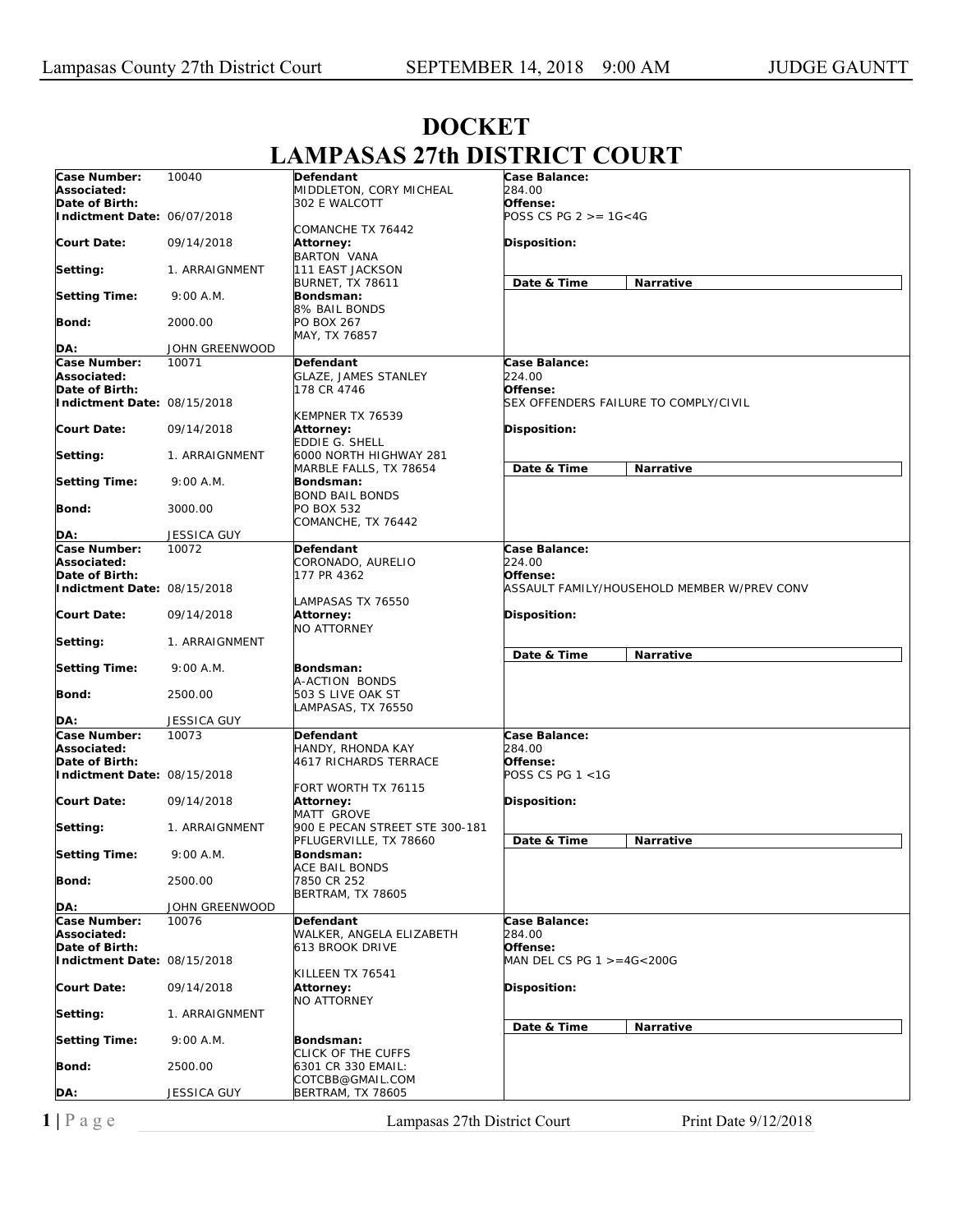| Case Number:                  | 10077              | Defendant                            | Case Balance:                      |
|-------------------------------|--------------------|--------------------------------------|------------------------------------|
| Associated:                   |                    | LOYLESS, ASHLEY NICOLE               | 284.00                             |
| Date of Birth:                |                    | 601 GAMEL ST                         | Offense:                           |
|                               |                    |                                      | POSS CS PG 1 <1G                   |
| Indictment Date: 08/15/2018   |                    | LAMPASAS TX 76550                    |                                    |
| <b>Court Date:</b>            | 09/14/2018         | Attorney:<br><b>NO ATTORNEY</b>      | <b>Disposition:</b>                |
|                               |                    |                                      |                                    |
| Setting:                      | 1. ARRAIGNMENT     |                                      | Date & Time<br>Narrative           |
|                               |                    | Bondsman:                            |                                    |
| <b>Setting Time:</b>          | 9:00 A.M.          | A-ACTION BONDS<br>503 S LIVE OAK ST  |                                    |
| Bond:                         | 0.00               | LAMPASAS, TX 76550                   |                                    |
|                               |                    |                                      |                                    |
| DA:                           | <b>JESSICA GUY</b> |                                      |                                    |
| Case Number:                  | 10078              | <b>Defendant</b>                     | Case Balance:                      |
| Associated:                   |                    | HARRIS, MINDI ALINE                  | 284.00                             |
| Date of Birth:                |                    | 3330 CALDERA BLVD                    | Offense:<br>POSS CS PG 1 >=4G<200G |
| Indictment Date: 08/15/2018   |                    | MIDLAND TX 79706                     |                                    |
|                               |                    | Attorney:                            | <b>Disposition:</b>                |
| <b>Court Date:</b>            | 09/14/2018         | <b>NO ATTORNEY</b>                   |                                    |
|                               |                    |                                      |                                    |
| Setting:                      | 1. ARRAIGNMENT     |                                      | Date & Time<br><b>Narrative</b>    |
| <b>Setting Time:</b>          | 9:00 A.M.          | Bondsman:<br><b>BOND BAIL BONDS</b>  |                                    |
|                               |                    | PO BOX 532                           |                                    |
| Bond:                         | 2500.00            | COMANCHE, TX 76442                   |                                    |
|                               |                    |                                      |                                    |
| DA:                           | JOHN GREENWOOD     |                                      |                                    |
| Case Number:<br>Associated:   | 10081              | Defendant<br>ERIKSEN, VERONICA LEE   | Case Balance:<br>284.00            |
| Date of Birth:                |                    | 1113 E. 4TH                          | Offense:                           |
|                               |                    |                                      | POSS CS PG $1 > = 16 < 4G$         |
| Indictment Date: 08/15/2018   |                    | LAMPASAS TX 76550                    |                                    |
|                               |                    | Attorney:                            | Disposition:                       |
| <b>Court Date:</b>            | 09/14/2018         | <b>NO ATTORNEY</b>                   |                                    |
| Setting:                      | 1. ARRAIGNMENT     |                                      | Date & Time<br>Narrative           |
|                               |                    | Bondsman:                            |                                    |
| <b>Setting Time:</b>          | 9:00 A.M.          | <b>BOND BAIL BONDS</b>               |                                    |
|                               |                    | PO BOX 532                           |                                    |
| Bond:                         | 3000.00            | COMANCHE, TX 76442                   |                                    |
| DA:                           | JESSICA GUY        |                                      |                                    |
| Case Number:                  | 10082              | Defendant                            | Case Balance:                      |
| Associated:                   |                    | PIERCE, MICHAEL RAY                  | 284.00                             |
| Date of Birth:                |                    | 805 W. 1ST ST.                       | Offense:                           |
|                               |                    |                                      | POSS CS PG $1 < 1G$                |
| Indictment Date: 08/15/2018   |                    | LAMPASAS TX 76550<br>Attorney:       | Disposition:                       |
| <b>Court Date:</b>            | 09/14/2018         | <b>NO ATTORNEY</b>                   |                                    |
|                               |                    |                                      |                                    |
| Setting:                      | 1. ARRAIGNMENT     |                                      | Date & Time<br>Narrative           |
|                               |                    | Bondsman:                            |                                    |
| <b>Setting Time:</b>          | 9:00 A.M.          | <b>BOND BAIL BONDS</b><br>PO BOX 532 |                                    |
| Bond:                         | 0.00               | COMANCHE, TX 76442                   |                                    |
|                               |                    |                                      |                                    |
| DA:                           | JOHN GREENWOOD     |                                      |                                    |
| Case Number:                  | 10083              | <b>Defendant</b>                     | Case Balance:                      |
| Associated:<br>Date of Birth: |                    | MALDONADO, FIDENCIO<br>CONSTATINO    | 674.00<br>Offense:                 |
|                               |                    | 200W RAILWAY ST                      | AGG SEXUAL ASSAULT CHILD           |
| Indictment Date: 08/15/2018   |                    |                                      |                                    |
|                               |                    | LOMETA TX 76853                      | <b>Disposition:</b>                |
| <b>Court Date:</b>            | 09/14/2018         | Attorney:                            |                                    |
|                               |                    | <b>NO ATTORNEY</b>                   | Date & Time                        |
| Setting:                      | 1. ARRAIGNMENT     |                                      | <b>Narrative</b>                   |
| <b>Setting Time:</b>          | 9:00 A.M.          | Bondsman:                            |                                    |
|                               |                    | A-ACTION BONDS                       |                                    |
| Bond:                         | 5000.00            | 503 S LIVE OAK ST                    |                                    |
|                               |                    | LAMPASAS, TX 76550                   |                                    |
| DA:                           | JOHN GREENWOOD     |                                      |                                    |
| $2 P \text{ a } g e$          |                    | Lampasas 27th District Court         | Print Date 9/12/2018               |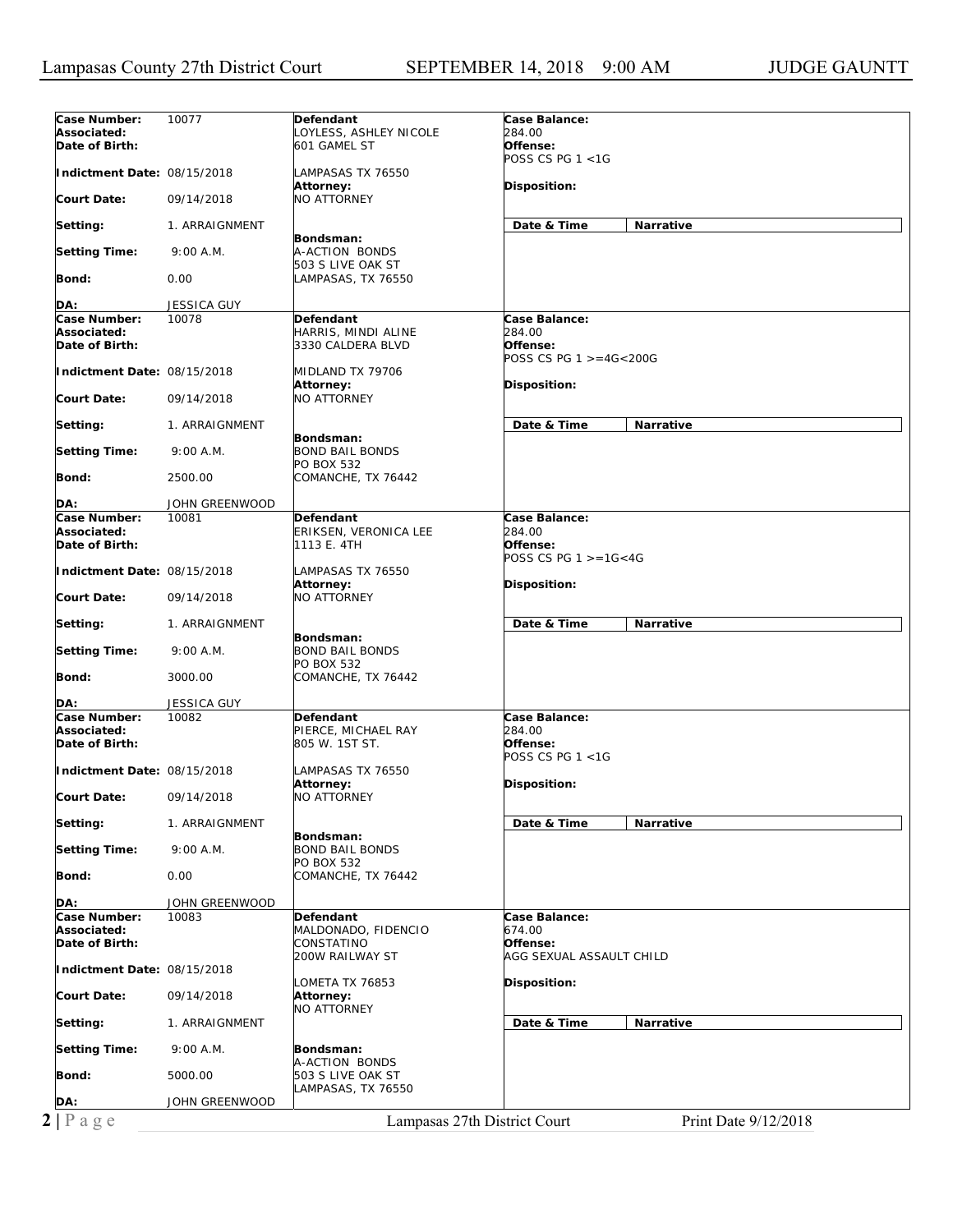| Case Number:                   | 9981                        | Defendant                      | <b>Case Balance:</b>                         |
|--------------------------------|-----------------------------|--------------------------------|----------------------------------------------|
| Associated:                    |                             |                                | 284.00                                       |
|                                |                             | REYNOLDS, WHITNEY RENEE        |                                              |
| Date of Birth:                 |                             | 1214 FLORENCE RD               | Offense:                                     |
|                                |                             |                                | POSS CS PG $1 > = 16 < 4G$                   |
| Indictment Date: 02/14/2018    |                             | KILLEEN TX 76541               |                                              |
|                                |                             |                                |                                              |
|                                |                             | Attorney:                      | Disposition:                                 |
| <b>Court Date:</b>             | 09/14/2018                  | <b>BILL PRICE</b>              |                                              |
|                                |                             | 408 SOUTH LIVE OAK             |                                              |
|                                |                             |                                |                                              |
| Setting:                       | 1. ARRAIGNMENT              | LAMPASAS, TX 76550             | Date & Time<br>Narrative                     |
|                                |                             | Bondsman:                      |                                              |
| <b>Setting Time:</b>           | 9:00 A.M.                   | <b>IN JAIL</b>                 |                                              |
|                                |                             |                                |                                              |
|                                |                             |                                |                                              |
| Bond:                          | 2500.00                     |                                |                                              |
|                                |                             |                                |                                              |
|                                |                             |                                |                                              |
| DA:                            | JESSICA GUY                 |                                |                                              |
| Case Number:                   | 10058                       | Defendant                      | Case Balance:                                |
| Associated:                    |                             | SELLERS, REGGIE LEE            | 334.00                                       |
| Date of Birth:                 |                             | 14 CLAUDIA DR                  | Offense:                                     |
|                                |                             |                                |                                              |
|                                |                             |                                | POSS CS PG $1 < 1G$                          |
| Indictment Date: 07/18/2018    |                             | AUSTIN TX 78745                |                                              |
|                                |                             |                                |                                              |
|                                |                             | Attorney:                      | Disposition:                                 |
| <b>Court Date:</b>             | 09/14/2018                  | MATT GROVE                     |                                              |
|                                |                             | 900 E PECAN STREET STE 300-181 |                                              |
| Setting:                       | 1. ARRAIGNMENT              | PFLUGERVILLE, TX 78660         | Date & Time<br>Narrative                     |
|                                |                             |                                |                                              |
|                                |                             | Bondsman:                      |                                              |
| <b>Setting Time:</b>           | 9:00 A.M.                   | <b>ACE BAIL BONDS</b>          |                                              |
|                                |                             | 7850 CR 252                    |                                              |
|                                |                             |                                |                                              |
| Bond:                          | 2500.00                     | <b>BERTRAM, TX 78605</b>       |                                              |
|                                |                             |                                |                                              |
| DA:                            | <b>JESSICA GUY</b>          |                                |                                              |
|                                |                             |                                |                                              |
| Case Number:                   | 10059                       | Defendant                      | Case Balance:                                |
| Associated:                    |                             | ELLIS, BILLY RAY               | 224.00                                       |
| Date of Birth:                 |                             | 170 PR 4370                    | Offense:                                     |
|                                |                             |                                |                                              |
|                                |                             |                                | SEX OFFENDERS DUTY TO REGISTER LIFE/ANNUALLY |
| Indictment Date: 07/18/2018    |                             | LAMPASAS TX 76550              |                                              |
|                                |                             | Attorney:                      | Disposition:                                 |
| <b>Court Date:</b>             | 09/14/2018                  | <b>NO ATTORNEY</b>             |                                              |
|                                |                             |                                |                                              |
|                                |                             |                                |                                              |
| Setting:                       | 1. ARRAIGNMENT              |                                | Date & Time<br>Narrative                     |
|                                |                             | Bondsman:                      |                                              |
|                                |                             | PR BOND                        |                                              |
| <b>Setting Time:</b>           | 9:00 A.M.                   |                                |                                              |
|                                |                             |                                |                                              |
| Bond:                          | 5000.00                     |                                |                                              |
|                                |                             |                                |                                              |
|                                |                             |                                |                                              |
| DA:                            | JOHN GREENWOOD              |                                |                                              |
| Case Number:                   | 9463                        | Defendant                      | Case Balance:                                |
| Associated:                    |                             | QUENOMOEN, CHRISTOPHER TODD    | 284.00                                       |
|                                |                             |                                |                                              |
| Date of Birth:                 |                             |                                |                                              |
|                                |                             | 506 E. 6TH ST.                 | Offense:                                     |
|                                |                             | LAMPASAS, TEXAS 765550         | POSS CS PG $1 < 1G$                          |
|                                |                             |                                |                                              |
|                                | Indictment Date: 11/25/2015 | LAMPASAS TX 76550              |                                              |
|                                |                             | Attorney:                      | Disposition:                                 |
| <b>Court Date:</b>             | 09/14/2018                  | NATALIE W BENNETT              |                                              |
|                                |                             |                                |                                              |
|                                |                             | 111 E. JACKSON                 |                                              |
| Setting:                       | 2. PRE TRIAL                | <b>BURNET, TX 78611</b>        | Date & Time<br>Narrative                     |
|                                |                             | Bondsman:                      |                                              |
|                                | 9:00 A.M.                   | A-ACTION BONDS                 |                                              |
| <b>Setting Time:</b>           |                             |                                |                                              |
|                                |                             | 503 S LIVE OAK ST              |                                              |
|                                | 3000.00                     | LAMPASAS, TX 76550             |                                              |
| Bond:                          |                             |                                |                                              |
|                                |                             |                                |                                              |
| DA:                            | JESSICA GUY                 |                                |                                              |
| Case Number:                   | 9996                        | Defendant                      | Case Balance:                                |
| Associated:                    |                             | RATLIFF, BUNION JACK           | 224.00                                       |
| Date of Birth:                 |                             | 82 SUEANN                      | Offense:                                     |
|                                |                             |                                |                                              |
|                                |                             |                                | THEFT PROP >=\$2,500<\$30K                   |
| Indictment Date: 03/14/2018    |                             |                                |                                              |
|                                |                             |                                |                                              |
|                                |                             | Attorney:                      | Disposition:                                 |
|                                | 09/14/2018                  | KIRK FULK                      |                                              |
|                                |                             | PO BOX 1049                    |                                              |
| <b>Court Date:</b><br>Setting: | 2. PRE TRIAL                | GOLDTHWAITE, TX 76844          | Date & Time<br>Narrative                     |
|                                |                             |                                |                                              |
|                                |                             | Bondsman:                      |                                              |
| <b>Setting Time:</b>           | 9:00 A.M.                   | JIM TIMMONS                    |                                              |
|                                |                             | 1508 W. COMMERCE               |                                              |
| Bond:                          |                             |                                |                                              |
|                                | 25000.00                    | SAN SABA, TX 76877             |                                              |
|                                |                             |                                |                                              |
| DA:                            | JESSICA GUY                 |                                |                                              |
| $3 P \text{ a } g e$           |                             | Lampasas 27th District Court   | Print Date 9/12/2018                         |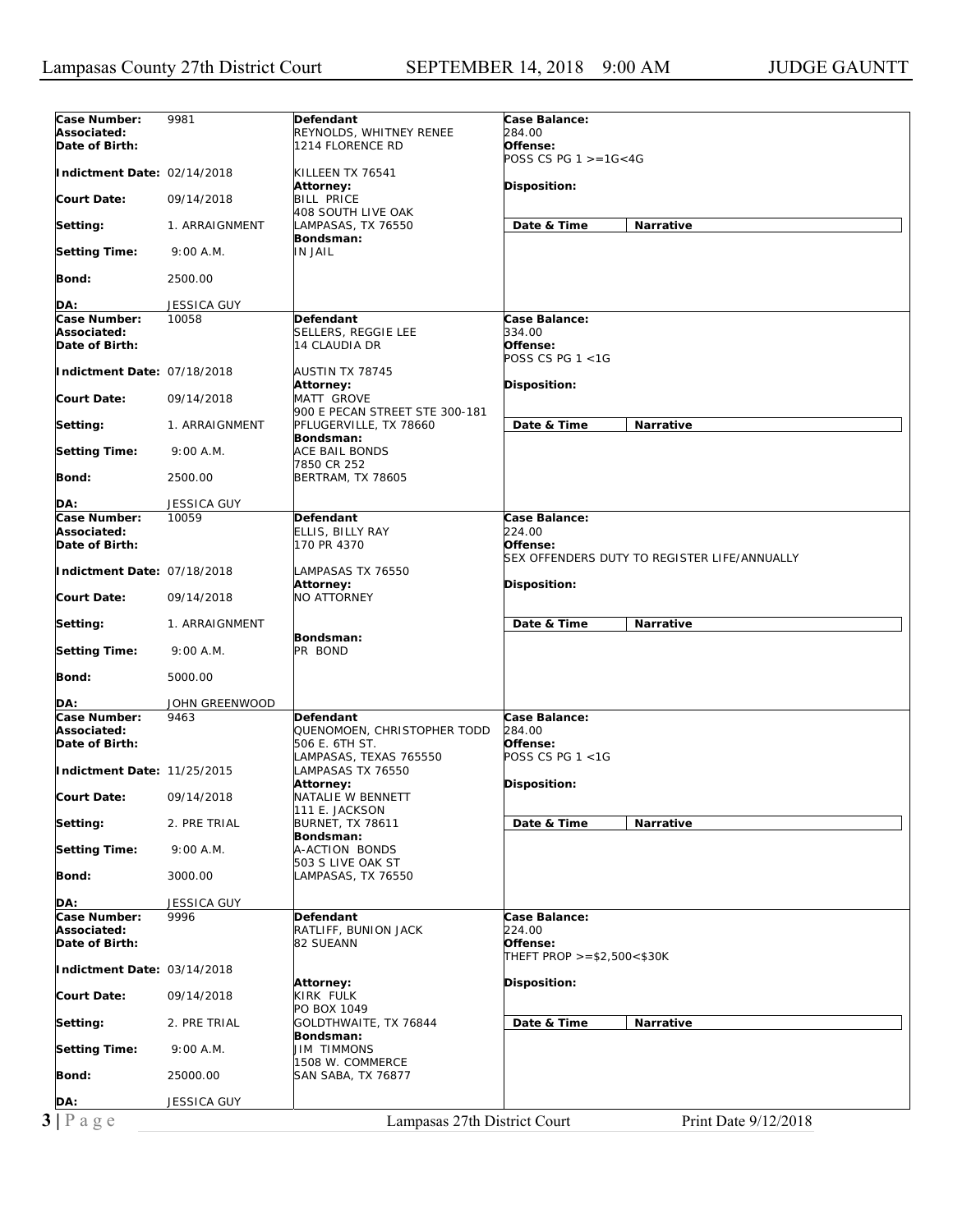| Case Number:                | 10079          | Defendant                         | Case Balance:                    |
|-----------------------------|----------------|-----------------------------------|----------------------------------|
|                             |                |                                   |                                  |
| Associated:                 |                | KING, TANNER VANCE                | 284.00                           |
| Date of Birth:              |                | 4607 W ILLINOIS                   | Offense:                         |
|                             |                |                                   | MAN DEL CS PG $1 > = 4G < 200G$  |
| Indictment Date: 08/15/2018 |                |                                   |                                  |
|                             |                |                                   |                                  |
|                             |                | Attorney:                         | Disposition:                     |
| <b>Court Date:</b>          | 09/14/2018     | EDDIE G. SHELL                    |                                  |
|                             |                | 6000 NORTH HIGHWAY 281            |                                  |
|                             |                |                                   |                                  |
| Setting:                    | 2. PRE TRIAL   | MARBLE FALLS, TX 78654            | Date & Time<br>Narrative         |
|                             |                | Bondsman:                         |                                  |
| <b>Setting Time:</b>        | 9:00 A.M.      | <b>IN JAIL</b>                    |                                  |
|                             |                |                                   |                                  |
|                             |                |                                   |                                  |
| Bond:                       | 0.00           |                                   |                                  |
|                             |                |                                   |                                  |
| DA:                         | JOHN GREENWOOD |                                   |                                  |
| Case Number:                | 9295           | <b>Defendant</b>                  | Case Balance:                    |
|                             |                |                                   |                                  |
| Associated:                 |                | ADELSTEIN, PATRICIA GAIL          | 544.00                           |
| Date of Birth:              |                | 501 S WALNUT APT 7                | Offense:                         |
|                             |                |                                   | POSS CS PG $1 < 1$ G             |
|                             |                |                                   |                                  |
| Indictment Date: 11/12/2014 |                | LAMPASAS TX 76550                 |                                  |
|                             |                | Attorney:                         | <b>Disposition:</b>              |
| <b>Court Date:</b>          | 09/14/2018     | <b>NO ATTORNEY</b>                |                                  |
|                             |                |                                   |                                  |
|                             |                |                                   |                                  |
| Setting:                    | 2. PRE TRIAL   |                                   | Date & Time<br>Narrative         |
|                             |                | Bondsman:                         |                                  |
| <b>Setting Time:</b>        | 9:00 A.M.      | <b>BIG TEX BAIL BONDS</b>         |                                  |
|                             |                |                                   |                                  |
|                             |                | 1305 WM J BRYAN PKWY STE 100      |                                  |
| Bond:                       | 2500.00        | BRYAN, TX 77803                   |                                  |
|                             |                |                                   |                                  |
| DA:                         | JOHN GREENWOOD |                                   |                                  |
|                             |                |                                   |                                  |
| Case Number:                | 9997           | Defendant                         | Case Balance:                    |
| Associated:                 |                | <b>BUSHEN, KRISTOPHER TIMOTHY</b> | 224.00                           |
| Date of Birth:              |                | 4650 CR 212                       | Offense:                         |
|                             |                |                                   |                                  |
|                             |                |                                   | <b>UNAUTH USE OF VEHICLE</b>     |
| Indictment Date: 03/14/2018 |                | BERTRAM TX 78605                  |                                  |
|                             |                | Attorney:                         | Disposition:                     |
| <b>Court Date:</b>          | 09/14/2018     | PAUL HARRELL                      |                                  |
|                             |                |                                   |                                  |
|                             |                | 412 S. LIVEOAK STREET             |                                  |
| Setting:                    | 2. PRE TRIAL   | LAMPASAS, TX 76550                | Date & Time<br><b>Narrative</b>  |
|                             |                | Bondsman:                         |                                  |
| <b>Setting Time:</b>        | 9:00 A.M.      | <b>BOND BAIL BONDS</b>            |                                  |
|                             |                |                                   |                                  |
|                             |                | PO BOX 532                        |                                  |
| Bond:                       | 2500.00        | COMANCHE, TX 76442                |                                  |
|                             |                |                                   |                                  |
| DA:                         | JOHN GREENWOOD |                                   |                                  |
|                             |                |                                   |                                  |
| Case Number:                | 10061          | Defendant                         | Case Balance:                    |
| Associated:                 |                | FAUGHT, LOGAN DALE                | 574.00                           |
| Date of Birth:              |                | 905 W. AVE. C                     | Offense:                         |
|                             |                |                                   |                                  |
|                             |                |                                   | INDECENCY W/CHILD SEXUAL CONTACT |
| Indictment Date: 07/18/2018 |                | LAMPASAS TX 76550                 |                                  |
|                             |                | Attorney:                         | Disposition:                     |
| <b>Court Date:</b>          | 09/14/2018     | MATT GROVE                        |                                  |
|                             |                |                                   |                                  |
|                             |                | 900 E PECAN STREET STE 300-181    |                                  |
| Setting:                    | 2. PRE TRIAL   | PFLUGERVILLE, TX 78660            | Date & Time<br>Narrative         |
|                             |                | Bondsman:                         |                                  |
| <b>Setting Time:</b>        | 9:00 A.M.      | A-ACTION BONDS                    |                                  |
|                             |                |                                   |                                  |
|                             |                | 503 S LIVE OAK ST                 |                                  |
| Bond:                       | 2500.00        | LAMPASAS, TX 76550                |                                  |
|                             |                |                                   |                                  |
|                             |                |                                   |                                  |
| DA:                         | JOHN GREENWOOD |                                   |                                  |
| Case Number:                | 10065          | Defendant                         | Case Balance:                    |
| Associated:                 |                | WIMBERLY, TODD GARRETT            | 284.00                           |
| Date of Birth:              |                | 380 MARTINDALE LAKE RD            | Offense:                         |
|                             |                |                                   |                                  |
|                             |                |                                   | POSS CS PG $1 > = 16 < 4G$       |
| Indictment Date: 07/18/2018 |                | MAXWELL TX 78656                  |                                  |
|                             |                | Attorney:                         | Disposition:                     |
|                             |                |                                   |                                  |
| <b>Court Date:</b>          | 09/14/2018     | ZACH BOYD                         |                                  |
|                             |                | PO BOX 870                        |                                  |
| Setting:                    | 2. PRE TRIAL   | COPPERAS COVE, TX 76522           | Date & Time<br>Narrative         |
|                             |                | Bondsman:                         |                                  |
|                             |                |                                   |                                  |
| <b>Setting Time:</b>        | 9:00 A.M.      | ACE BAIL BONDS                    |                                  |
|                             |                | 7850 CR 252                       |                                  |
|                             |                |                                   |                                  |
|                             |                |                                   |                                  |
| Bond:                       | 3000.00        | <b>BERTRAM, TX 78605</b>          |                                  |
|                             |                |                                   |                                  |
| DA:                         | JESSICA GUY    |                                   |                                  |
| $4 P \text{ a } g e$        |                | Lampasas 27th District Court      | Print Date 9/12/2018             |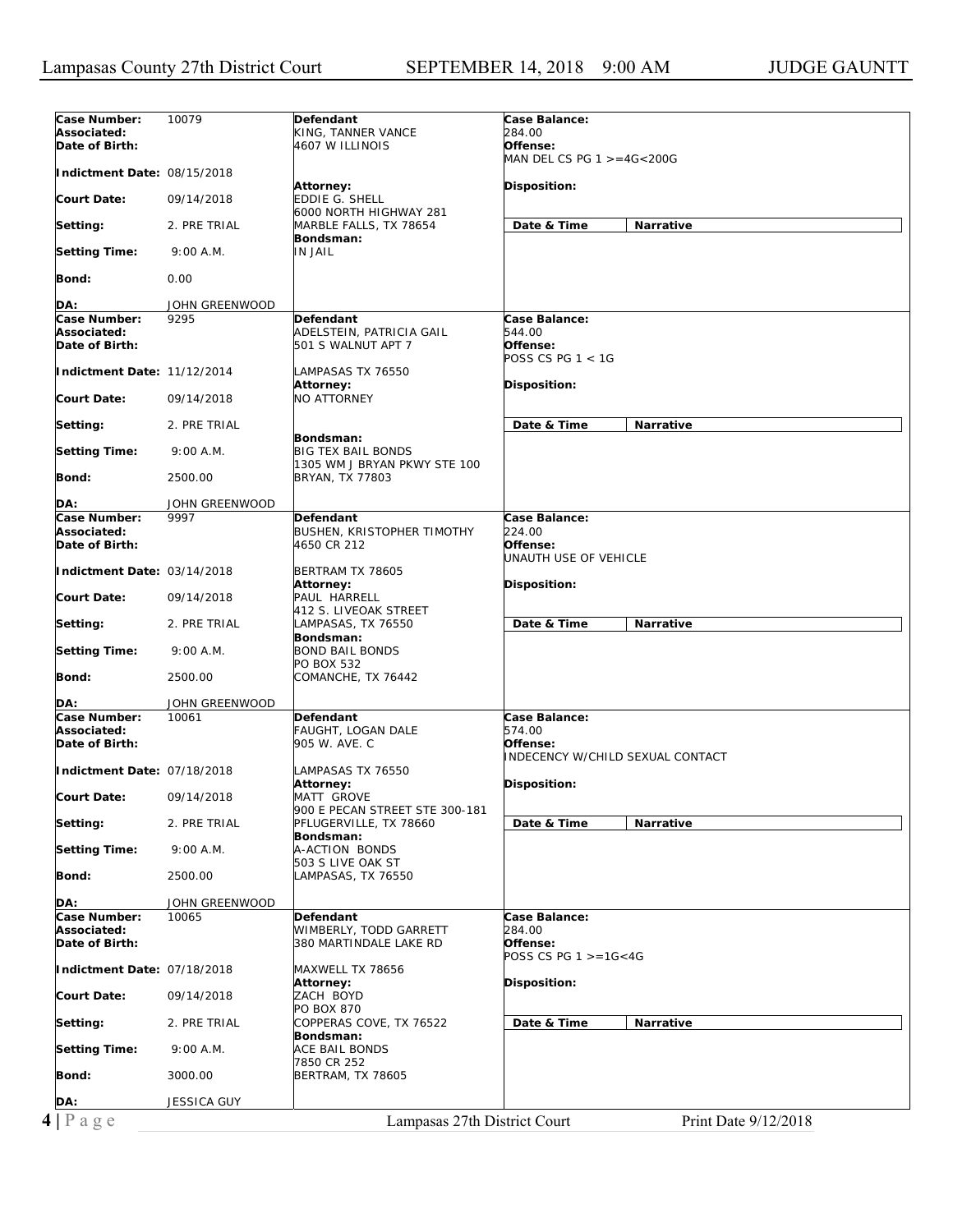| Case Number:<br>10046<br>Case Balance:<br>Defendant<br>Associated:<br>DIEDERICH, SHANE FRANCIS<br>474.00<br>Date of Birth:<br>910 CR 3071<br>Offense:<br><b>BURGLARY OF HABITATION</b><br>Indictment Date: 06/13/2018<br>LAMPASAS TX 76550<br>Disposition:<br><b>Attorney:</b><br><b>Court Date:</b><br>09/14/2018<br>MATT GROVE<br>900 E PECAN STREET STE 300-181<br>Date & Time<br>Narrative<br>Setting:<br>2. PRE TRIAL<br>PFLUGERVILLE, TX 78660<br>Bondsman:<br>A-ACTION BONDS<br><b>Setting Time:</b><br>9:00 A.M.<br>503 S LIVE OAK ST<br>Bond:<br>2500.00<br>LAMPASAS, TX 76550<br>DA:<br>JESSICA GUY<br>Case Number:<br>Case Balance:<br>10060<br>Defendant<br>Associated:<br>674.00<br>SMITH, ELVIS GLEN<br>Date of Birth:<br>7874 CR 342<br>Offense:<br>AGG SEXUAL ASSAULT CHILD<br>Indictment Date: 07/18/2018<br>MILANO TX 76556<br><b>Disposition:</b><br>Attorney:<br>PAUL HARRELL<br><b>Court Date:</b><br>09/14/2018<br>412 S. LIVEOAK STREET<br>Date & Time<br>Narrative<br>Setting:<br>2. PRE TRIAL<br>LAMPASAS, TX 76550<br>Bondsman:<br><b>IN JAIL</b><br><b>Setting Time:</b><br>9:00 A.M.<br>Bond:<br>0.00<br>JOHN GREENWOOD<br>DA:<br>Case Number:<br>9973<br>Case Balance:<br>Defendant<br>224.00<br>Associated:<br>MOORE, JAMICHAEL DIARRELL<br>Date of Birth:<br>505 MEGGS BLVD<br>Offense:<br><b>EVADING ARREST DET W/VEH</b><br>Indictment Date: 01/01/1900<br>COPPERAS COVE TX 76522<br>Disposition:<br>Attorney:<br>Court Date:<br><b>BILL PRICE</b><br>09/14/2018<br>408 SOUTH LIVE OAK<br>Date & Time<br>Narrative<br>Setting:<br>2. PRE TRIAL<br>LAMPASAS, TX 76550<br>Bondsman:<br><b>Setting Time:</b><br>9:00 A.M.<br>BAD BOY BAIL BONDS LIC # 98<br>60 GILMER ST. UNIT C<br>Bond:<br>5000.00<br>KILLEEN, TX 76541<br>DA:<br>JESSICA GUY<br>Case Number:<br>Case Balance:<br>9985<br>Defendant<br>MATESIC, OPAL MARIA<br>384.00<br>Associated:<br>Offense:<br>Date of Birth:<br>706 CR 4810<br>DRIVING WHILE INTOXICATED 3RD OR MORE<br>Indictment Date: 03/14/2018<br>Disposition:<br>Attorney:<br>STEVE LEE<br>09/14/2018<br><b>Court Date:</b><br>806 SOUTH MAIN<br>COPPERAS COVE, TX 76522<br>Date & Time<br>Setting:<br>3. PLEA<br>Narrative<br>Bondsman:<br><b>Setting Time:</b><br>A-ACTION BONDS<br>9:00 A.M.<br>503 S LIVE OAK ST<br>Bond:<br>3000.00<br>LAMPASAS, TX 76550<br>DA:<br>JOHN GREENWOOD<br>Case Number:<br>10030<br>Case Balance:<br>Defendant<br>Associated:<br>WILLIAMS, DAMIEN DEMOND<br>224.00<br>Date of Birth:<br>5161 CALUMET<br>Offense:<br><b>BURGLARY OF BUILDING</b><br>FORT WORTH TX 76105<br>Indictment Date: 05/16/2018<br><b>Disposition:</b><br>Attorney:<br><b>Court Date:</b><br>ZACH BOYD<br>09/14/2018<br>PO BOX 870<br>COPPERAS COVE, TX 76522<br>Date & Time<br>Narrative<br>Setting:<br>3. PLEA<br>Bondsman:<br><b>Setting Time:</b><br>9:00 A.M.<br>PAUL SCHUDER<br>111 E ROSEDALE ST<br>Bond:<br>7500.00<br>FORT WORTH, TX 76104<br>JESSICA GUY<br>DA:<br>5 Page |                                                      |  |  |  |  |  |
|------------------------------------------------------------------------------------------------------------------------------------------------------------------------------------------------------------------------------------------------------------------------------------------------------------------------------------------------------------------------------------------------------------------------------------------------------------------------------------------------------------------------------------------------------------------------------------------------------------------------------------------------------------------------------------------------------------------------------------------------------------------------------------------------------------------------------------------------------------------------------------------------------------------------------------------------------------------------------------------------------------------------------------------------------------------------------------------------------------------------------------------------------------------------------------------------------------------------------------------------------------------------------------------------------------------------------------------------------------------------------------------------------------------------------------------------------------------------------------------------------------------------------------------------------------------------------------------------------------------------------------------------------------------------------------------------------------------------------------------------------------------------------------------------------------------------------------------------------------------------------------------------------------------------------------------------------------------------------------------------------------------------------------------------------------------------------------------------------------------------------------------------------------------------------------------------------------------------------------------------------------------------------------------------------------------------------------------------------------------------------------------------------------------------------------------------------------------------------------------------------------------------------------------------------------------------------------------------------------------------------------------------------------------------------------------------------------------------------------------------------------------------------------------------------------------------------------------------------------------------------------------------------------------------------------------------------|------------------------------------------------------|--|--|--|--|--|
|                                                                                                                                                                                                                                                                                                                                                                                                                                                                                                                                                                                                                                                                                                                                                                                                                                                                                                                                                                                                                                                                                                                                                                                                                                                                                                                                                                                                                                                                                                                                                                                                                                                                                                                                                                                                                                                                                                                                                                                                                                                                                                                                                                                                                                                                                                                                                                                                                                                                                                                                                                                                                                                                                                                                                                                                                                                                                                                                                      |                                                      |  |  |  |  |  |
|                                                                                                                                                                                                                                                                                                                                                                                                                                                                                                                                                                                                                                                                                                                                                                                                                                                                                                                                                                                                                                                                                                                                                                                                                                                                                                                                                                                                                                                                                                                                                                                                                                                                                                                                                                                                                                                                                                                                                                                                                                                                                                                                                                                                                                                                                                                                                                                                                                                                                                                                                                                                                                                                                                                                                                                                                                                                                                                                                      |                                                      |  |  |  |  |  |
|                                                                                                                                                                                                                                                                                                                                                                                                                                                                                                                                                                                                                                                                                                                                                                                                                                                                                                                                                                                                                                                                                                                                                                                                                                                                                                                                                                                                                                                                                                                                                                                                                                                                                                                                                                                                                                                                                                                                                                                                                                                                                                                                                                                                                                                                                                                                                                                                                                                                                                                                                                                                                                                                                                                                                                                                                                                                                                                                                      |                                                      |  |  |  |  |  |
|                                                                                                                                                                                                                                                                                                                                                                                                                                                                                                                                                                                                                                                                                                                                                                                                                                                                                                                                                                                                                                                                                                                                                                                                                                                                                                                                                                                                                                                                                                                                                                                                                                                                                                                                                                                                                                                                                                                                                                                                                                                                                                                                                                                                                                                                                                                                                                                                                                                                                                                                                                                                                                                                                                                                                                                                                                                                                                                                                      |                                                      |  |  |  |  |  |
|                                                                                                                                                                                                                                                                                                                                                                                                                                                                                                                                                                                                                                                                                                                                                                                                                                                                                                                                                                                                                                                                                                                                                                                                                                                                                                                                                                                                                                                                                                                                                                                                                                                                                                                                                                                                                                                                                                                                                                                                                                                                                                                                                                                                                                                                                                                                                                                                                                                                                                                                                                                                                                                                                                                                                                                                                                                                                                                                                      |                                                      |  |  |  |  |  |
|                                                                                                                                                                                                                                                                                                                                                                                                                                                                                                                                                                                                                                                                                                                                                                                                                                                                                                                                                                                                                                                                                                                                                                                                                                                                                                                                                                                                                                                                                                                                                                                                                                                                                                                                                                                                                                                                                                                                                                                                                                                                                                                                                                                                                                                                                                                                                                                                                                                                                                                                                                                                                                                                                                                                                                                                                                                                                                                                                      |                                                      |  |  |  |  |  |
|                                                                                                                                                                                                                                                                                                                                                                                                                                                                                                                                                                                                                                                                                                                                                                                                                                                                                                                                                                                                                                                                                                                                                                                                                                                                                                                                                                                                                                                                                                                                                                                                                                                                                                                                                                                                                                                                                                                                                                                                                                                                                                                                                                                                                                                                                                                                                                                                                                                                                                                                                                                                                                                                                                                                                                                                                                                                                                                                                      |                                                      |  |  |  |  |  |
|                                                                                                                                                                                                                                                                                                                                                                                                                                                                                                                                                                                                                                                                                                                                                                                                                                                                                                                                                                                                                                                                                                                                                                                                                                                                                                                                                                                                                                                                                                                                                                                                                                                                                                                                                                                                                                                                                                                                                                                                                                                                                                                                                                                                                                                                                                                                                                                                                                                                                                                                                                                                                                                                                                                                                                                                                                                                                                                                                      |                                                      |  |  |  |  |  |
|                                                                                                                                                                                                                                                                                                                                                                                                                                                                                                                                                                                                                                                                                                                                                                                                                                                                                                                                                                                                                                                                                                                                                                                                                                                                                                                                                                                                                                                                                                                                                                                                                                                                                                                                                                                                                                                                                                                                                                                                                                                                                                                                                                                                                                                                                                                                                                                                                                                                                                                                                                                                                                                                                                                                                                                                                                                                                                                                                      |                                                      |  |  |  |  |  |
|                                                                                                                                                                                                                                                                                                                                                                                                                                                                                                                                                                                                                                                                                                                                                                                                                                                                                                                                                                                                                                                                                                                                                                                                                                                                                                                                                                                                                                                                                                                                                                                                                                                                                                                                                                                                                                                                                                                                                                                                                                                                                                                                                                                                                                                                                                                                                                                                                                                                                                                                                                                                                                                                                                                                                                                                                                                                                                                                                      |                                                      |  |  |  |  |  |
|                                                                                                                                                                                                                                                                                                                                                                                                                                                                                                                                                                                                                                                                                                                                                                                                                                                                                                                                                                                                                                                                                                                                                                                                                                                                                                                                                                                                                                                                                                                                                                                                                                                                                                                                                                                                                                                                                                                                                                                                                                                                                                                                                                                                                                                                                                                                                                                                                                                                                                                                                                                                                                                                                                                                                                                                                                                                                                                                                      |                                                      |  |  |  |  |  |
|                                                                                                                                                                                                                                                                                                                                                                                                                                                                                                                                                                                                                                                                                                                                                                                                                                                                                                                                                                                                                                                                                                                                                                                                                                                                                                                                                                                                                                                                                                                                                                                                                                                                                                                                                                                                                                                                                                                                                                                                                                                                                                                                                                                                                                                                                                                                                                                                                                                                                                                                                                                                                                                                                                                                                                                                                                                                                                                                                      |                                                      |  |  |  |  |  |
|                                                                                                                                                                                                                                                                                                                                                                                                                                                                                                                                                                                                                                                                                                                                                                                                                                                                                                                                                                                                                                                                                                                                                                                                                                                                                                                                                                                                                                                                                                                                                                                                                                                                                                                                                                                                                                                                                                                                                                                                                                                                                                                                                                                                                                                                                                                                                                                                                                                                                                                                                                                                                                                                                                                                                                                                                                                                                                                                                      |                                                      |  |  |  |  |  |
|                                                                                                                                                                                                                                                                                                                                                                                                                                                                                                                                                                                                                                                                                                                                                                                                                                                                                                                                                                                                                                                                                                                                                                                                                                                                                                                                                                                                                                                                                                                                                                                                                                                                                                                                                                                                                                                                                                                                                                                                                                                                                                                                                                                                                                                                                                                                                                                                                                                                                                                                                                                                                                                                                                                                                                                                                                                                                                                                                      |                                                      |  |  |  |  |  |
|                                                                                                                                                                                                                                                                                                                                                                                                                                                                                                                                                                                                                                                                                                                                                                                                                                                                                                                                                                                                                                                                                                                                                                                                                                                                                                                                                                                                                                                                                                                                                                                                                                                                                                                                                                                                                                                                                                                                                                                                                                                                                                                                                                                                                                                                                                                                                                                                                                                                                                                                                                                                                                                                                                                                                                                                                                                                                                                                                      |                                                      |  |  |  |  |  |
|                                                                                                                                                                                                                                                                                                                                                                                                                                                                                                                                                                                                                                                                                                                                                                                                                                                                                                                                                                                                                                                                                                                                                                                                                                                                                                                                                                                                                                                                                                                                                                                                                                                                                                                                                                                                                                                                                                                                                                                                                                                                                                                                                                                                                                                                                                                                                                                                                                                                                                                                                                                                                                                                                                                                                                                                                                                                                                                                                      |                                                      |  |  |  |  |  |
|                                                                                                                                                                                                                                                                                                                                                                                                                                                                                                                                                                                                                                                                                                                                                                                                                                                                                                                                                                                                                                                                                                                                                                                                                                                                                                                                                                                                                                                                                                                                                                                                                                                                                                                                                                                                                                                                                                                                                                                                                                                                                                                                                                                                                                                                                                                                                                                                                                                                                                                                                                                                                                                                                                                                                                                                                                                                                                                                                      |                                                      |  |  |  |  |  |
|                                                                                                                                                                                                                                                                                                                                                                                                                                                                                                                                                                                                                                                                                                                                                                                                                                                                                                                                                                                                                                                                                                                                                                                                                                                                                                                                                                                                                                                                                                                                                                                                                                                                                                                                                                                                                                                                                                                                                                                                                                                                                                                                                                                                                                                                                                                                                                                                                                                                                                                                                                                                                                                                                                                                                                                                                                                                                                                                                      |                                                      |  |  |  |  |  |
|                                                                                                                                                                                                                                                                                                                                                                                                                                                                                                                                                                                                                                                                                                                                                                                                                                                                                                                                                                                                                                                                                                                                                                                                                                                                                                                                                                                                                                                                                                                                                                                                                                                                                                                                                                                                                                                                                                                                                                                                                                                                                                                                                                                                                                                                                                                                                                                                                                                                                                                                                                                                                                                                                                                                                                                                                                                                                                                                                      |                                                      |  |  |  |  |  |
|                                                                                                                                                                                                                                                                                                                                                                                                                                                                                                                                                                                                                                                                                                                                                                                                                                                                                                                                                                                                                                                                                                                                                                                                                                                                                                                                                                                                                                                                                                                                                                                                                                                                                                                                                                                                                                                                                                                                                                                                                                                                                                                                                                                                                                                                                                                                                                                                                                                                                                                                                                                                                                                                                                                                                                                                                                                                                                                                                      |                                                      |  |  |  |  |  |
|                                                                                                                                                                                                                                                                                                                                                                                                                                                                                                                                                                                                                                                                                                                                                                                                                                                                                                                                                                                                                                                                                                                                                                                                                                                                                                                                                                                                                                                                                                                                                                                                                                                                                                                                                                                                                                                                                                                                                                                                                                                                                                                                                                                                                                                                                                                                                                                                                                                                                                                                                                                                                                                                                                                                                                                                                                                                                                                                                      |                                                      |  |  |  |  |  |
|                                                                                                                                                                                                                                                                                                                                                                                                                                                                                                                                                                                                                                                                                                                                                                                                                                                                                                                                                                                                                                                                                                                                                                                                                                                                                                                                                                                                                                                                                                                                                                                                                                                                                                                                                                                                                                                                                                                                                                                                                                                                                                                                                                                                                                                                                                                                                                                                                                                                                                                                                                                                                                                                                                                                                                                                                                                                                                                                                      |                                                      |  |  |  |  |  |
|                                                                                                                                                                                                                                                                                                                                                                                                                                                                                                                                                                                                                                                                                                                                                                                                                                                                                                                                                                                                                                                                                                                                                                                                                                                                                                                                                                                                                                                                                                                                                                                                                                                                                                                                                                                                                                                                                                                                                                                                                                                                                                                                                                                                                                                                                                                                                                                                                                                                                                                                                                                                                                                                                                                                                                                                                                                                                                                                                      |                                                      |  |  |  |  |  |
|                                                                                                                                                                                                                                                                                                                                                                                                                                                                                                                                                                                                                                                                                                                                                                                                                                                                                                                                                                                                                                                                                                                                                                                                                                                                                                                                                                                                                                                                                                                                                                                                                                                                                                                                                                                                                                                                                                                                                                                                                                                                                                                                                                                                                                                                                                                                                                                                                                                                                                                                                                                                                                                                                                                                                                                                                                                                                                                                                      |                                                      |  |  |  |  |  |
|                                                                                                                                                                                                                                                                                                                                                                                                                                                                                                                                                                                                                                                                                                                                                                                                                                                                                                                                                                                                                                                                                                                                                                                                                                                                                                                                                                                                                                                                                                                                                                                                                                                                                                                                                                                                                                                                                                                                                                                                                                                                                                                                                                                                                                                                                                                                                                                                                                                                                                                                                                                                                                                                                                                                                                                                                                                                                                                                                      |                                                      |  |  |  |  |  |
|                                                                                                                                                                                                                                                                                                                                                                                                                                                                                                                                                                                                                                                                                                                                                                                                                                                                                                                                                                                                                                                                                                                                                                                                                                                                                                                                                                                                                                                                                                                                                                                                                                                                                                                                                                                                                                                                                                                                                                                                                                                                                                                                                                                                                                                                                                                                                                                                                                                                                                                                                                                                                                                                                                                                                                                                                                                                                                                                                      |                                                      |  |  |  |  |  |
|                                                                                                                                                                                                                                                                                                                                                                                                                                                                                                                                                                                                                                                                                                                                                                                                                                                                                                                                                                                                                                                                                                                                                                                                                                                                                                                                                                                                                                                                                                                                                                                                                                                                                                                                                                                                                                                                                                                                                                                                                                                                                                                                                                                                                                                                                                                                                                                                                                                                                                                                                                                                                                                                                                                                                                                                                                                                                                                                                      |                                                      |  |  |  |  |  |
|                                                                                                                                                                                                                                                                                                                                                                                                                                                                                                                                                                                                                                                                                                                                                                                                                                                                                                                                                                                                                                                                                                                                                                                                                                                                                                                                                                                                                                                                                                                                                                                                                                                                                                                                                                                                                                                                                                                                                                                                                                                                                                                                                                                                                                                                                                                                                                                                                                                                                                                                                                                                                                                                                                                                                                                                                                                                                                                                                      |                                                      |  |  |  |  |  |
|                                                                                                                                                                                                                                                                                                                                                                                                                                                                                                                                                                                                                                                                                                                                                                                                                                                                                                                                                                                                                                                                                                                                                                                                                                                                                                                                                                                                                                                                                                                                                                                                                                                                                                                                                                                                                                                                                                                                                                                                                                                                                                                                                                                                                                                                                                                                                                                                                                                                                                                                                                                                                                                                                                                                                                                                                                                                                                                                                      |                                                      |  |  |  |  |  |
|                                                                                                                                                                                                                                                                                                                                                                                                                                                                                                                                                                                                                                                                                                                                                                                                                                                                                                                                                                                                                                                                                                                                                                                                                                                                                                                                                                                                                                                                                                                                                                                                                                                                                                                                                                                                                                                                                                                                                                                                                                                                                                                                                                                                                                                                                                                                                                                                                                                                                                                                                                                                                                                                                                                                                                                                                                                                                                                                                      |                                                      |  |  |  |  |  |
|                                                                                                                                                                                                                                                                                                                                                                                                                                                                                                                                                                                                                                                                                                                                                                                                                                                                                                                                                                                                                                                                                                                                                                                                                                                                                                                                                                                                                                                                                                                                                                                                                                                                                                                                                                                                                                                                                                                                                                                                                                                                                                                                                                                                                                                                                                                                                                                                                                                                                                                                                                                                                                                                                                                                                                                                                                                                                                                                                      |                                                      |  |  |  |  |  |
|                                                                                                                                                                                                                                                                                                                                                                                                                                                                                                                                                                                                                                                                                                                                                                                                                                                                                                                                                                                                                                                                                                                                                                                                                                                                                                                                                                                                                                                                                                                                                                                                                                                                                                                                                                                                                                                                                                                                                                                                                                                                                                                                                                                                                                                                                                                                                                                                                                                                                                                                                                                                                                                                                                                                                                                                                                                                                                                                                      |                                                      |  |  |  |  |  |
|                                                                                                                                                                                                                                                                                                                                                                                                                                                                                                                                                                                                                                                                                                                                                                                                                                                                                                                                                                                                                                                                                                                                                                                                                                                                                                                                                                                                                                                                                                                                                                                                                                                                                                                                                                                                                                                                                                                                                                                                                                                                                                                                                                                                                                                                                                                                                                                                                                                                                                                                                                                                                                                                                                                                                                                                                                                                                                                                                      |                                                      |  |  |  |  |  |
|                                                                                                                                                                                                                                                                                                                                                                                                                                                                                                                                                                                                                                                                                                                                                                                                                                                                                                                                                                                                                                                                                                                                                                                                                                                                                                                                                                                                                                                                                                                                                                                                                                                                                                                                                                                                                                                                                                                                                                                                                                                                                                                                                                                                                                                                                                                                                                                                                                                                                                                                                                                                                                                                                                                                                                                                                                                                                                                                                      |                                                      |  |  |  |  |  |
|                                                                                                                                                                                                                                                                                                                                                                                                                                                                                                                                                                                                                                                                                                                                                                                                                                                                                                                                                                                                                                                                                                                                                                                                                                                                                                                                                                                                                                                                                                                                                                                                                                                                                                                                                                                                                                                                                                                                                                                                                                                                                                                                                                                                                                                                                                                                                                                                                                                                                                                                                                                                                                                                                                                                                                                                                                                                                                                                                      |                                                      |  |  |  |  |  |
|                                                                                                                                                                                                                                                                                                                                                                                                                                                                                                                                                                                                                                                                                                                                                                                                                                                                                                                                                                                                                                                                                                                                                                                                                                                                                                                                                                                                                                                                                                                                                                                                                                                                                                                                                                                                                                                                                                                                                                                                                                                                                                                                                                                                                                                                                                                                                                                                                                                                                                                                                                                                                                                                                                                                                                                                                                                                                                                                                      |                                                      |  |  |  |  |  |
|                                                                                                                                                                                                                                                                                                                                                                                                                                                                                                                                                                                                                                                                                                                                                                                                                                                                                                                                                                                                                                                                                                                                                                                                                                                                                                                                                                                                                                                                                                                                                                                                                                                                                                                                                                                                                                                                                                                                                                                                                                                                                                                                                                                                                                                                                                                                                                                                                                                                                                                                                                                                                                                                                                                                                                                                                                                                                                                                                      |                                                      |  |  |  |  |  |
|                                                                                                                                                                                                                                                                                                                                                                                                                                                                                                                                                                                                                                                                                                                                                                                                                                                                                                                                                                                                                                                                                                                                                                                                                                                                                                                                                                                                                                                                                                                                                                                                                                                                                                                                                                                                                                                                                                                                                                                                                                                                                                                                                                                                                                                                                                                                                                                                                                                                                                                                                                                                                                                                                                                                                                                                                                                                                                                                                      |                                                      |  |  |  |  |  |
|                                                                                                                                                                                                                                                                                                                                                                                                                                                                                                                                                                                                                                                                                                                                                                                                                                                                                                                                                                                                                                                                                                                                                                                                                                                                                                                                                                                                                                                                                                                                                                                                                                                                                                                                                                                                                                                                                                                                                                                                                                                                                                                                                                                                                                                                                                                                                                                                                                                                                                                                                                                                                                                                                                                                                                                                                                                                                                                                                      |                                                      |  |  |  |  |  |
|                                                                                                                                                                                                                                                                                                                                                                                                                                                                                                                                                                                                                                                                                                                                                                                                                                                                                                                                                                                                                                                                                                                                                                                                                                                                                                                                                                                                                                                                                                                                                                                                                                                                                                                                                                                                                                                                                                                                                                                                                                                                                                                                                                                                                                                                                                                                                                                                                                                                                                                                                                                                                                                                                                                                                                                                                                                                                                                                                      |                                                      |  |  |  |  |  |
|                                                                                                                                                                                                                                                                                                                                                                                                                                                                                                                                                                                                                                                                                                                                                                                                                                                                                                                                                                                                                                                                                                                                                                                                                                                                                                                                                                                                                                                                                                                                                                                                                                                                                                                                                                                                                                                                                                                                                                                                                                                                                                                                                                                                                                                                                                                                                                                                                                                                                                                                                                                                                                                                                                                                                                                                                                                                                                                                                      |                                                      |  |  |  |  |  |
|                                                                                                                                                                                                                                                                                                                                                                                                                                                                                                                                                                                                                                                                                                                                                                                                                                                                                                                                                                                                                                                                                                                                                                                                                                                                                                                                                                                                                                                                                                                                                                                                                                                                                                                                                                                                                                                                                                                                                                                                                                                                                                                                                                                                                                                                                                                                                                                                                                                                                                                                                                                                                                                                                                                                                                                                                                                                                                                                                      |                                                      |  |  |  |  |  |
|                                                                                                                                                                                                                                                                                                                                                                                                                                                                                                                                                                                                                                                                                                                                                                                                                                                                                                                                                                                                                                                                                                                                                                                                                                                                                                                                                                                                                                                                                                                                                                                                                                                                                                                                                                                                                                                                                                                                                                                                                                                                                                                                                                                                                                                                                                                                                                                                                                                                                                                                                                                                                                                                                                                                                                                                                                                                                                                                                      |                                                      |  |  |  |  |  |
|                                                                                                                                                                                                                                                                                                                                                                                                                                                                                                                                                                                                                                                                                                                                                                                                                                                                                                                                                                                                                                                                                                                                                                                                                                                                                                                                                                                                                                                                                                                                                                                                                                                                                                                                                                                                                                                                                                                                                                                                                                                                                                                                                                                                                                                                                                                                                                                                                                                                                                                                                                                                                                                                                                                                                                                                                                                                                                                                                      |                                                      |  |  |  |  |  |
|                                                                                                                                                                                                                                                                                                                                                                                                                                                                                                                                                                                                                                                                                                                                                                                                                                                                                                                                                                                                                                                                                                                                                                                                                                                                                                                                                                                                                                                                                                                                                                                                                                                                                                                                                                                                                                                                                                                                                                                                                                                                                                                                                                                                                                                                                                                                                                                                                                                                                                                                                                                                                                                                                                                                                                                                                                                                                                                                                      |                                                      |  |  |  |  |  |
|                                                                                                                                                                                                                                                                                                                                                                                                                                                                                                                                                                                                                                                                                                                                                                                                                                                                                                                                                                                                                                                                                                                                                                                                                                                                                                                                                                                                                                                                                                                                                                                                                                                                                                                                                                                                                                                                                                                                                                                                                                                                                                                                                                                                                                                                                                                                                                                                                                                                                                                                                                                                                                                                                                                                                                                                                                                                                                                                                      |                                                      |  |  |  |  |  |
|                                                                                                                                                                                                                                                                                                                                                                                                                                                                                                                                                                                                                                                                                                                                                                                                                                                                                                                                                                                                                                                                                                                                                                                                                                                                                                                                                                                                                                                                                                                                                                                                                                                                                                                                                                                                                                                                                                                                                                                                                                                                                                                                                                                                                                                                                                                                                                                                                                                                                                                                                                                                                                                                                                                                                                                                                                                                                                                                                      |                                                      |  |  |  |  |  |
|                                                                                                                                                                                                                                                                                                                                                                                                                                                                                                                                                                                                                                                                                                                                                                                                                                                                                                                                                                                                                                                                                                                                                                                                                                                                                                                                                                                                                                                                                                                                                                                                                                                                                                                                                                                                                                                                                                                                                                                                                                                                                                                                                                                                                                                                                                                                                                                                                                                                                                                                                                                                                                                                                                                                                                                                                                                                                                                                                      |                                                      |  |  |  |  |  |
|                                                                                                                                                                                                                                                                                                                                                                                                                                                                                                                                                                                                                                                                                                                                                                                                                                                                                                                                                                                                                                                                                                                                                                                                                                                                                                                                                                                                                                                                                                                                                                                                                                                                                                                                                                                                                                                                                                                                                                                                                                                                                                                                                                                                                                                                                                                                                                                                                                                                                                                                                                                                                                                                                                                                                                                                                                                                                                                                                      |                                                      |  |  |  |  |  |
|                                                                                                                                                                                                                                                                                                                                                                                                                                                                                                                                                                                                                                                                                                                                                                                                                                                                                                                                                                                                                                                                                                                                                                                                                                                                                                                                                                                                                                                                                                                                                                                                                                                                                                                                                                                                                                                                                                                                                                                                                                                                                                                                                                                                                                                                                                                                                                                                                                                                                                                                                                                                                                                                                                                                                                                                                                                                                                                                                      |                                                      |  |  |  |  |  |
|                                                                                                                                                                                                                                                                                                                                                                                                                                                                                                                                                                                                                                                                                                                                                                                                                                                                                                                                                                                                                                                                                                                                                                                                                                                                                                                                                                                                                                                                                                                                                                                                                                                                                                                                                                                                                                                                                                                                                                                                                                                                                                                                                                                                                                                                                                                                                                                                                                                                                                                                                                                                                                                                                                                                                                                                                                                                                                                                                      |                                                      |  |  |  |  |  |
|                                                                                                                                                                                                                                                                                                                                                                                                                                                                                                                                                                                                                                                                                                                                                                                                                                                                                                                                                                                                                                                                                                                                                                                                                                                                                                                                                                                                                                                                                                                                                                                                                                                                                                                                                                                                                                                                                                                                                                                                                                                                                                                                                                                                                                                                                                                                                                                                                                                                                                                                                                                                                                                                                                                                                                                                                                                                                                                                                      |                                                      |  |  |  |  |  |
|                                                                                                                                                                                                                                                                                                                                                                                                                                                                                                                                                                                                                                                                                                                                                                                                                                                                                                                                                                                                                                                                                                                                                                                                                                                                                                                                                                                                                                                                                                                                                                                                                                                                                                                                                                                                                                                                                                                                                                                                                                                                                                                                                                                                                                                                                                                                                                                                                                                                                                                                                                                                                                                                                                                                                                                                                                                                                                                                                      |                                                      |  |  |  |  |  |
|                                                                                                                                                                                                                                                                                                                                                                                                                                                                                                                                                                                                                                                                                                                                                                                                                                                                                                                                                                                                                                                                                                                                                                                                                                                                                                                                                                                                                                                                                                                                                                                                                                                                                                                                                                                                                                                                                                                                                                                                                                                                                                                                                                                                                                                                                                                                                                                                                                                                                                                                                                                                                                                                                                                                                                                                                                                                                                                                                      |                                                      |  |  |  |  |  |
|                                                                                                                                                                                                                                                                                                                                                                                                                                                                                                                                                                                                                                                                                                                                                                                                                                                                                                                                                                                                                                                                                                                                                                                                                                                                                                                                                                                                                                                                                                                                                                                                                                                                                                                                                                                                                                                                                                                                                                                                                                                                                                                                                                                                                                                                                                                                                                                                                                                                                                                                                                                                                                                                                                                                                                                                                                                                                                                                                      |                                                      |  |  |  |  |  |
|                                                                                                                                                                                                                                                                                                                                                                                                                                                                                                                                                                                                                                                                                                                                                                                                                                                                                                                                                                                                                                                                                                                                                                                                                                                                                                                                                                                                                                                                                                                                                                                                                                                                                                                                                                                                                                                                                                                                                                                                                                                                                                                                                                                                                                                                                                                                                                                                                                                                                                                                                                                                                                                                                                                                                                                                                                                                                                                                                      |                                                      |  |  |  |  |  |
|                                                                                                                                                                                                                                                                                                                                                                                                                                                                                                                                                                                                                                                                                                                                                                                                                                                                                                                                                                                                                                                                                                                                                                                                                                                                                                                                                                                                                                                                                                                                                                                                                                                                                                                                                                                                                                                                                                                                                                                                                                                                                                                                                                                                                                                                                                                                                                                                                                                                                                                                                                                                                                                                                                                                                                                                                                                                                                                                                      |                                                      |  |  |  |  |  |
|                                                                                                                                                                                                                                                                                                                                                                                                                                                                                                                                                                                                                                                                                                                                                                                                                                                                                                                                                                                                                                                                                                                                                                                                                                                                                                                                                                                                                                                                                                                                                                                                                                                                                                                                                                                                                                                                                                                                                                                                                                                                                                                                                                                                                                                                                                                                                                                                                                                                                                                                                                                                                                                                                                                                                                                                                                                                                                                                                      |                                                      |  |  |  |  |  |
|                                                                                                                                                                                                                                                                                                                                                                                                                                                                                                                                                                                                                                                                                                                                                                                                                                                                                                                                                                                                                                                                                                                                                                                                                                                                                                                                                                                                                                                                                                                                                                                                                                                                                                                                                                                                                                                                                                                                                                                                                                                                                                                                                                                                                                                                                                                                                                                                                                                                                                                                                                                                                                                                                                                                                                                                                                                                                                                                                      |                                                      |  |  |  |  |  |
|                                                                                                                                                                                                                                                                                                                                                                                                                                                                                                                                                                                                                                                                                                                                                                                                                                                                                                                                                                                                                                                                                                                                                                                                                                                                                                                                                                                                                                                                                                                                                                                                                                                                                                                                                                                                                                                                                                                                                                                                                                                                                                                                                                                                                                                                                                                                                                                                                                                                                                                                                                                                                                                                                                                                                                                                                                                                                                                                                      |                                                      |  |  |  |  |  |
|                                                                                                                                                                                                                                                                                                                                                                                                                                                                                                                                                                                                                                                                                                                                                                                                                                                                                                                                                                                                                                                                                                                                                                                                                                                                                                                                                                                                                                                                                                                                                                                                                                                                                                                                                                                                                                                                                                                                                                                                                                                                                                                                                                                                                                                                                                                                                                                                                                                                                                                                                                                                                                                                                                                                                                                                                                                                                                                                                      |                                                      |  |  |  |  |  |
|                                                                                                                                                                                                                                                                                                                                                                                                                                                                                                                                                                                                                                                                                                                                                                                                                                                                                                                                                                                                                                                                                                                                                                                                                                                                                                                                                                                                                                                                                                                                                                                                                                                                                                                                                                                                                                                                                                                                                                                                                                                                                                                                                                                                                                                                                                                                                                                                                                                                                                                                                                                                                                                                                                                                                                                                                                                                                                                                                      |                                                      |  |  |  |  |  |
|                                                                                                                                                                                                                                                                                                                                                                                                                                                                                                                                                                                                                                                                                                                                                                                                                                                                                                                                                                                                                                                                                                                                                                                                                                                                                                                                                                                                                                                                                                                                                                                                                                                                                                                                                                                                                                                                                                                                                                                                                                                                                                                                                                                                                                                                                                                                                                                                                                                                                                                                                                                                                                                                                                                                                                                                                                                                                                                                                      |                                                      |  |  |  |  |  |
|                                                                                                                                                                                                                                                                                                                                                                                                                                                                                                                                                                                                                                                                                                                                                                                                                                                                                                                                                                                                                                                                                                                                                                                                                                                                                                                                                                                                                                                                                                                                                                                                                                                                                                                                                                                                                                                                                                                                                                                                                                                                                                                                                                                                                                                                                                                                                                                                                                                                                                                                                                                                                                                                                                                                                                                                                                                                                                                                                      |                                                      |  |  |  |  |  |
|                                                                                                                                                                                                                                                                                                                                                                                                                                                                                                                                                                                                                                                                                                                                                                                                                                                                                                                                                                                                                                                                                                                                                                                                                                                                                                                                                                                                                                                                                                                                                                                                                                                                                                                                                                                                                                                                                                                                                                                                                                                                                                                                                                                                                                                                                                                                                                                                                                                                                                                                                                                                                                                                                                                                                                                                                                                                                                                                                      |                                                      |  |  |  |  |  |
|                                                                                                                                                                                                                                                                                                                                                                                                                                                                                                                                                                                                                                                                                                                                                                                                                                                                                                                                                                                                                                                                                                                                                                                                                                                                                                                                                                                                                                                                                                                                                                                                                                                                                                                                                                                                                                                                                                                                                                                                                                                                                                                                                                                                                                                                                                                                                                                                                                                                                                                                                                                                                                                                                                                                                                                                                                                                                                                                                      |                                                      |  |  |  |  |  |
|                                                                                                                                                                                                                                                                                                                                                                                                                                                                                                                                                                                                                                                                                                                                                                                                                                                                                                                                                                                                                                                                                                                                                                                                                                                                                                                                                                                                                                                                                                                                                                                                                                                                                                                                                                                                                                                                                                                                                                                                                                                                                                                                                                                                                                                                                                                                                                                                                                                                                                                                                                                                                                                                                                                                                                                                                                                                                                                                                      |                                                      |  |  |  |  |  |
|                                                                                                                                                                                                                                                                                                                                                                                                                                                                                                                                                                                                                                                                                                                                                                                                                                                                                                                                                                                                                                                                                                                                                                                                                                                                                                                                                                                                                                                                                                                                                                                                                                                                                                                                                                                                                                                                                                                                                                                                                                                                                                                                                                                                                                                                                                                                                                                                                                                                                                                                                                                                                                                                                                                                                                                                                                                                                                                                                      |                                                      |  |  |  |  |  |
|                                                                                                                                                                                                                                                                                                                                                                                                                                                                                                                                                                                                                                                                                                                                                                                                                                                                                                                                                                                                                                                                                                                                                                                                                                                                                                                                                                                                                                                                                                                                                                                                                                                                                                                                                                                                                                                                                                                                                                                                                                                                                                                                                                                                                                                                                                                                                                                                                                                                                                                                                                                                                                                                                                                                                                                                                                                                                                                                                      |                                                      |  |  |  |  |  |
|                                                                                                                                                                                                                                                                                                                                                                                                                                                                                                                                                                                                                                                                                                                                                                                                                                                                                                                                                                                                                                                                                                                                                                                                                                                                                                                                                                                                                                                                                                                                                                                                                                                                                                                                                                                                                                                                                                                                                                                                                                                                                                                                                                                                                                                                                                                                                                                                                                                                                                                                                                                                                                                                                                                                                                                                                                                                                                                                                      |                                                      |  |  |  |  |  |
|                                                                                                                                                                                                                                                                                                                                                                                                                                                                                                                                                                                                                                                                                                                                                                                                                                                                                                                                                                                                                                                                                                                                                                                                                                                                                                                                                                                                                                                                                                                                                                                                                                                                                                                                                                                                                                                                                                                                                                                                                                                                                                                                                                                                                                                                                                                                                                                                                                                                                                                                                                                                                                                                                                                                                                                                                                                                                                                                                      |                                                      |  |  |  |  |  |
|                                                                                                                                                                                                                                                                                                                                                                                                                                                                                                                                                                                                                                                                                                                                                                                                                                                                                                                                                                                                                                                                                                                                                                                                                                                                                                                                                                                                                                                                                                                                                                                                                                                                                                                                                                                                                                                                                                                                                                                                                                                                                                                                                                                                                                                                                                                                                                                                                                                                                                                                                                                                                                                                                                                                                                                                                                                                                                                                                      |                                                      |  |  |  |  |  |
|                                                                                                                                                                                                                                                                                                                                                                                                                                                                                                                                                                                                                                                                                                                                                                                                                                                                                                                                                                                                                                                                                                                                                                                                                                                                                                                                                                                                                                                                                                                                                                                                                                                                                                                                                                                                                                                                                                                                                                                                                                                                                                                                                                                                                                                                                                                                                                                                                                                                                                                                                                                                                                                                                                                                                                                                                                                                                                                                                      |                                                      |  |  |  |  |  |
|                                                                                                                                                                                                                                                                                                                                                                                                                                                                                                                                                                                                                                                                                                                                                                                                                                                                                                                                                                                                                                                                                                                                                                                                                                                                                                                                                                                                                                                                                                                                                                                                                                                                                                                                                                                                                                                                                                                                                                                                                                                                                                                                                                                                                                                                                                                                                                                                                                                                                                                                                                                                                                                                                                                                                                                                                                                                                                                                                      |                                                      |  |  |  |  |  |
|                                                                                                                                                                                                                                                                                                                                                                                                                                                                                                                                                                                                                                                                                                                                                                                                                                                                                                                                                                                                                                                                                                                                                                                                                                                                                                                                                                                                                                                                                                                                                                                                                                                                                                                                                                                                                                                                                                                                                                                                                                                                                                                                                                                                                                                                                                                                                                                                                                                                                                                                                                                                                                                                                                                                                                                                                                                                                                                                                      |                                                      |  |  |  |  |  |
|                                                                                                                                                                                                                                                                                                                                                                                                                                                                                                                                                                                                                                                                                                                                                                                                                                                                                                                                                                                                                                                                                                                                                                                                                                                                                                                                                                                                                                                                                                                                                                                                                                                                                                                                                                                                                                                                                                                                                                                                                                                                                                                                                                                                                                                                                                                                                                                                                                                                                                                                                                                                                                                                                                                                                                                                                                                                                                                                                      |                                                      |  |  |  |  |  |
|                                                                                                                                                                                                                                                                                                                                                                                                                                                                                                                                                                                                                                                                                                                                                                                                                                                                                                                                                                                                                                                                                                                                                                                                                                                                                                                                                                                                                                                                                                                                                                                                                                                                                                                                                                                                                                                                                                                                                                                                                                                                                                                                                                                                                                                                                                                                                                                                                                                                                                                                                                                                                                                                                                                                                                                                                                                                                                                                                      |                                                      |  |  |  |  |  |
|                                                                                                                                                                                                                                                                                                                                                                                                                                                                                                                                                                                                                                                                                                                                                                                                                                                                                                                                                                                                                                                                                                                                                                                                                                                                                                                                                                                                                                                                                                                                                                                                                                                                                                                                                                                                                                                                                                                                                                                                                                                                                                                                                                                                                                                                                                                                                                                                                                                                                                                                                                                                                                                                                                                                                                                                                                                                                                                                                      |                                                      |  |  |  |  |  |
|                                                                                                                                                                                                                                                                                                                                                                                                                                                                                                                                                                                                                                                                                                                                                                                                                                                                                                                                                                                                                                                                                                                                                                                                                                                                                                                                                                                                                                                                                                                                                                                                                                                                                                                                                                                                                                                                                                                                                                                                                                                                                                                                                                                                                                                                                                                                                                                                                                                                                                                                                                                                                                                                                                                                                                                                                                                                                                                                                      |                                                      |  |  |  |  |  |
|                                                                                                                                                                                                                                                                                                                                                                                                                                                                                                                                                                                                                                                                                                                                                                                                                                                                                                                                                                                                                                                                                                                                                                                                                                                                                                                                                                                                                                                                                                                                                                                                                                                                                                                                                                                                                                                                                                                                                                                                                                                                                                                                                                                                                                                                                                                                                                                                                                                                                                                                                                                                                                                                                                                                                                                                                                                                                                                                                      |                                                      |  |  |  |  |  |
|                                                                                                                                                                                                                                                                                                                                                                                                                                                                                                                                                                                                                                                                                                                                                                                                                                                                                                                                                                                                                                                                                                                                                                                                                                                                                                                                                                                                                                                                                                                                                                                                                                                                                                                                                                                                                                                                                                                                                                                                                                                                                                                                                                                                                                                                                                                                                                                                                                                                                                                                                                                                                                                                                                                                                                                                                                                                                                                                                      |                                                      |  |  |  |  |  |
|                                                                                                                                                                                                                                                                                                                                                                                                                                                                                                                                                                                                                                                                                                                                                                                                                                                                                                                                                                                                                                                                                                                                                                                                                                                                                                                                                                                                                                                                                                                                                                                                                                                                                                                                                                                                                                                                                                                                                                                                                                                                                                                                                                                                                                                                                                                                                                                                                                                                                                                                                                                                                                                                                                                                                                                                                                                                                                                                                      |                                                      |  |  |  |  |  |
|                                                                                                                                                                                                                                                                                                                                                                                                                                                                                                                                                                                                                                                                                                                                                                                                                                                                                                                                                                                                                                                                                                                                                                                                                                                                                                                                                                                                                                                                                                                                                                                                                                                                                                                                                                                                                                                                                                                                                                                                                                                                                                                                                                                                                                                                                                                                                                                                                                                                                                                                                                                                                                                                                                                                                                                                                                                                                                                                                      |                                                      |  |  |  |  |  |
|                                                                                                                                                                                                                                                                                                                                                                                                                                                                                                                                                                                                                                                                                                                                                                                                                                                                                                                                                                                                                                                                                                                                                                                                                                                                                                                                                                                                                                                                                                                                                                                                                                                                                                                                                                                                                                                                                                                                                                                                                                                                                                                                                                                                                                                                                                                                                                                                                                                                                                                                                                                                                                                                                                                                                                                                                                                                                                                                                      |                                                      |  |  |  |  |  |
|                                                                                                                                                                                                                                                                                                                                                                                                                                                                                                                                                                                                                                                                                                                                                                                                                                                                                                                                                                                                                                                                                                                                                                                                                                                                                                                                                                                                                                                                                                                                                                                                                                                                                                                                                                                                                                                                                                                                                                                                                                                                                                                                                                                                                                                                                                                                                                                                                                                                                                                                                                                                                                                                                                                                                                                                                                                                                                                                                      |                                                      |  |  |  |  |  |
|                                                                                                                                                                                                                                                                                                                                                                                                                                                                                                                                                                                                                                                                                                                                                                                                                                                                                                                                                                                                                                                                                                                                                                                                                                                                                                                                                                                                                                                                                                                                                                                                                                                                                                                                                                                                                                                                                                                                                                                                                                                                                                                                                                                                                                                                                                                                                                                                                                                                                                                                                                                                                                                                                                                                                                                                                                                                                                                                                      |                                                      |  |  |  |  |  |
|                                                                                                                                                                                                                                                                                                                                                                                                                                                                                                                                                                                                                                                                                                                                                                                                                                                                                                                                                                                                                                                                                                                                                                                                                                                                                                                                                                                                                                                                                                                                                                                                                                                                                                                                                                                                                                                                                                                                                                                                                                                                                                                                                                                                                                                                                                                                                                                                                                                                                                                                                                                                                                                                                                                                                                                                                                                                                                                                                      |                                                      |  |  |  |  |  |
|                                                                                                                                                                                                                                                                                                                                                                                                                                                                                                                                                                                                                                                                                                                                                                                                                                                                                                                                                                                                                                                                                                                                                                                                                                                                                                                                                                                                                                                                                                                                                                                                                                                                                                                                                                                                                                                                                                                                                                                                                                                                                                                                                                                                                                                                                                                                                                                                                                                                                                                                                                                                                                                                                                                                                                                                                                                                                                                                                      |                                                      |  |  |  |  |  |
|                                                                                                                                                                                                                                                                                                                                                                                                                                                                                                                                                                                                                                                                                                                                                                                                                                                                                                                                                                                                                                                                                                                                                                                                                                                                                                                                                                                                                                                                                                                                                                                                                                                                                                                                                                                                                                                                                                                                                                                                                                                                                                                                                                                                                                                                                                                                                                                                                                                                                                                                                                                                                                                                                                                                                                                                                                                                                                                                                      |                                                      |  |  |  |  |  |
|                                                                                                                                                                                                                                                                                                                                                                                                                                                                                                                                                                                                                                                                                                                                                                                                                                                                                                                                                                                                                                                                                                                                                                                                                                                                                                                                                                                                                                                                                                                                                                                                                                                                                                                                                                                                                                                                                                                                                                                                                                                                                                                                                                                                                                                                                                                                                                                                                                                                                                                                                                                                                                                                                                                                                                                                                                                                                                                                                      |                                                      |  |  |  |  |  |
|                                                                                                                                                                                                                                                                                                                                                                                                                                                                                                                                                                                                                                                                                                                                                                                                                                                                                                                                                                                                                                                                                                                                                                                                                                                                                                                                                                                                                                                                                                                                                                                                                                                                                                                                                                                                                                                                                                                                                                                                                                                                                                                                                                                                                                                                                                                                                                                                                                                                                                                                                                                                                                                                                                                                                                                                                                                                                                                                                      |                                                      |  |  |  |  |  |
|                                                                                                                                                                                                                                                                                                                                                                                                                                                                                                                                                                                                                                                                                                                                                                                                                                                                                                                                                                                                                                                                                                                                                                                                                                                                                                                                                                                                                                                                                                                                                                                                                                                                                                                                                                                                                                                                                                                                                                                                                                                                                                                                                                                                                                                                                                                                                                                                                                                                                                                                                                                                                                                                                                                                                                                                                                                                                                                                                      |                                                      |  |  |  |  |  |
|                                                                                                                                                                                                                                                                                                                                                                                                                                                                                                                                                                                                                                                                                                                                                                                                                                                                                                                                                                                                                                                                                                                                                                                                                                                                                                                                                                                                                                                                                                                                                                                                                                                                                                                                                                                                                                                                                                                                                                                                                                                                                                                                                                                                                                                                                                                                                                                                                                                                                                                                                                                                                                                                                                                                                                                                                                                                                                                                                      |                                                      |  |  |  |  |  |
|                                                                                                                                                                                                                                                                                                                                                                                                                                                                                                                                                                                                                                                                                                                                                                                                                                                                                                                                                                                                                                                                                                                                                                                                                                                                                                                                                                                                                                                                                                                                                                                                                                                                                                                                                                                                                                                                                                                                                                                                                                                                                                                                                                                                                                                                                                                                                                                                                                                                                                                                                                                                                                                                                                                                                                                                                                                                                                                                                      |                                                      |  |  |  |  |  |
|                                                                                                                                                                                                                                                                                                                                                                                                                                                                                                                                                                                                                                                                                                                                                                                                                                                                                                                                                                                                                                                                                                                                                                                                                                                                                                                                                                                                                                                                                                                                                                                                                                                                                                                                                                                                                                                                                                                                                                                                                                                                                                                                                                                                                                                                                                                                                                                                                                                                                                                                                                                                                                                                                                                                                                                                                                                                                                                                                      |                                                      |  |  |  |  |  |
|                                                                                                                                                                                                                                                                                                                                                                                                                                                                                                                                                                                                                                                                                                                                                                                                                                                                                                                                                                                                                                                                                                                                                                                                                                                                                                                                                                                                                                                                                                                                                                                                                                                                                                                                                                                                                                                                                                                                                                                                                                                                                                                                                                                                                                                                                                                                                                                                                                                                                                                                                                                                                                                                                                                                                                                                                                                                                                                                                      |                                                      |  |  |  |  |  |
|                                                                                                                                                                                                                                                                                                                                                                                                                                                                                                                                                                                                                                                                                                                                                                                                                                                                                                                                                                                                                                                                                                                                                                                                                                                                                                                                                                                                                                                                                                                                                                                                                                                                                                                                                                                                                                                                                                                                                                                                                                                                                                                                                                                                                                                                                                                                                                                                                                                                                                                                                                                                                                                                                                                                                                                                                                                                                                                                                      |                                                      |  |  |  |  |  |
|                                                                                                                                                                                                                                                                                                                                                                                                                                                                                                                                                                                                                                                                                                                                                                                                                                                                                                                                                                                                                                                                                                                                                                                                                                                                                                                                                                                                                                                                                                                                                                                                                                                                                                                                                                                                                                                                                                                                                                                                                                                                                                                                                                                                                                                                                                                                                                                                                                                                                                                                                                                                                                                                                                                                                                                                                                                                                                                                                      |                                                      |  |  |  |  |  |
|                                                                                                                                                                                                                                                                                                                                                                                                                                                                                                                                                                                                                                                                                                                                                                                                                                                                                                                                                                                                                                                                                                                                                                                                                                                                                                                                                                                                                                                                                                                                                                                                                                                                                                                                                                                                                                                                                                                                                                                                                                                                                                                                                                                                                                                                                                                                                                                                                                                                                                                                                                                                                                                                                                                                                                                                                                                                                                                                                      | Lampasas 27th District Court<br>Print Date 9/12/2018 |  |  |  |  |  |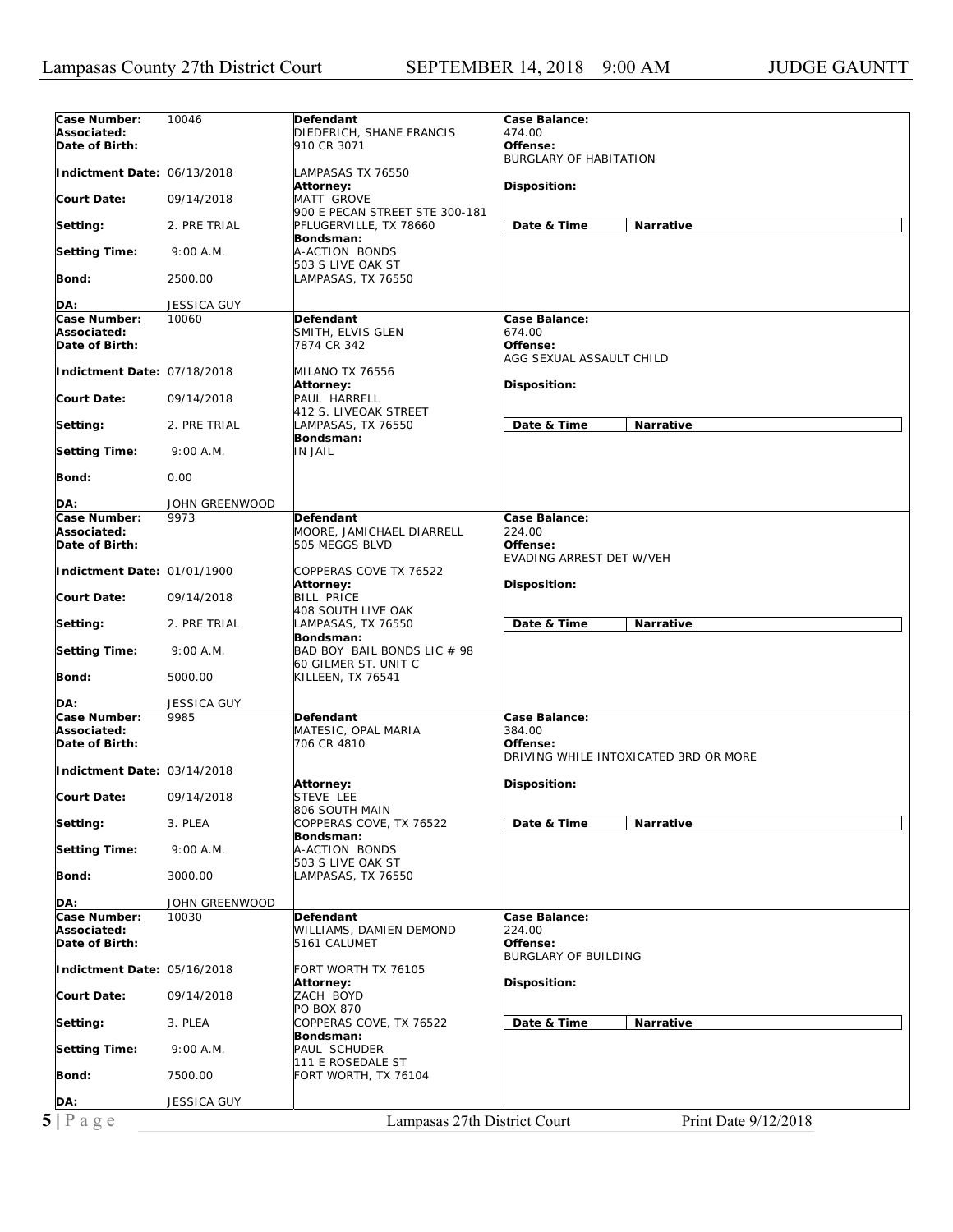| 9999<br>Case Number:<br>Associated:<br>Date of Birth:<br>Indictment Date: 03/14/2018<br><b>Court Date:</b><br>3. PLEA<br>Setting:<br><b>Setting Time:</b><br>Bond:<br>2500.00<br>DA:<br>Case Number:<br>9804<br>Associated:<br>Date of Birth:<br>Indictment Date: 05/17/2017<br><b>Court Date:</b><br>Setting:<br>6. JURY<br><b>Setting Time:</b><br>9:00 A.M.<br>Bond:<br>2500.00<br>DA:<br>Case Number:<br>9803<br>Associated:<br>Date of Birth:<br>Indictment Date: 05/17/2017<br><b>Court Date:</b><br>09/14/2018<br>Setting:<br>6. JURY<br><b>Setting Time:</b><br>9:00 A.M.<br>Bond:<br>0.00<br>DA:<br>Case Number:<br>9771<br>Associated:<br>Date of Birth:<br>Indictment Date: 03/15/2017<br><b>Court Date:</b><br>09/14/2018<br>Setting:<br><b>Setting Time:</b><br>9:00 A.M.<br>Bond:<br>2500.00<br>DA:<br>Case Number:<br>9292<br>Associated:<br>Date of Birth:<br>Indictment Date: 11/12/2014<br><b>Court Date:</b><br>Setting: |                     | Defendant<br>FARMER, STEPHANIE DAWN | <b>Case Balance:</b>                          |  |  |
|---------------------------------------------------------------------------------------------------------------------------------------------------------------------------------------------------------------------------------------------------------------------------------------------------------------------------------------------------------------------------------------------------------------------------------------------------------------------------------------------------------------------------------------------------------------------------------------------------------------------------------------------------------------------------------------------------------------------------------------------------------------------------------------------------------------------------------------------------------------------------------------------------------------------------------------------|---------------------|-------------------------------------|-----------------------------------------------|--|--|
|                                                                                                                                                                                                                                                                                                                                                                                                                                                                                                                                                                                                                                                                                                                                                                                                                                                                                                                                             |                     |                                     | <i>284.00</i>                                 |  |  |
|                                                                                                                                                                                                                                                                                                                                                                                                                                                                                                                                                                                                                                                                                                                                                                                                                                                                                                                                             |                     | 781 MUSTANG LANE                    | Offense:                                      |  |  |
|                                                                                                                                                                                                                                                                                                                                                                                                                                                                                                                                                                                                                                                                                                                                                                                                                                                                                                                                             |                     |                                     | POSS CS PG $1 > = 16 < 4G$                    |  |  |
|                                                                                                                                                                                                                                                                                                                                                                                                                                                                                                                                                                                                                                                                                                                                                                                                                                                                                                                                             |                     | KILLEEN TX 76549                    |                                               |  |  |
|                                                                                                                                                                                                                                                                                                                                                                                                                                                                                                                                                                                                                                                                                                                                                                                                                                                                                                                                             |                     | Attorney:                           | Disposition:                                  |  |  |
|                                                                                                                                                                                                                                                                                                                                                                                                                                                                                                                                                                                                                                                                                                                                                                                                                                                                                                                                             | 09/14/2018          | <b>MATT GROVE</b>                   |                                               |  |  |
|                                                                                                                                                                                                                                                                                                                                                                                                                                                                                                                                                                                                                                                                                                                                                                                                                                                                                                                                             |                     | 900 E PECAN STREET STE 300-181      |                                               |  |  |
|                                                                                                                                                                                                                                                                                                                                                                                                                                                                                                                                                                                                                                                                                                                                                                                                                                                                                                                                             |                     | PFLUGERVILLE, TX 78660              | Date & Time<br>Narrative                      |  |  |
|                                                                                                                                                                                                                                                                                                                                                                                                                                                                                                                                                                                                                                                                                                                                                                                                                                                                                                                                             |                     | Bondsman:                           |                                               |  |  |
|                                                                                                                                                                                                                                                                                                                                                                                                                                                                                                                                                                                                                                                                                                                                                                                                                                                                                                                                             | 9:00 A.M.           | A-ACTION BONDS                      |                                               |  |  |
|                                                                                                                                                                                                                                                                                                                                                                                                                                                                                                                                                                                                                                                                                                                                                                                                                                                                                                                                             |                     | 503 S LIVE OAK ST                   |                                               |  |  |
|                                                                                                                                                                                                                                                                                                                                                                                                                                                                                                                                                                                                                                                                                                                                                                                                                                                                                                                                             |                     | LAMPASAS, TX 76550                  |                                               |  |  |
|                                                                                                                                                                                                                                                                                                                                                                                                                                                                                                                                                                                                                                                                                                                                                                                                                                                                                                                                             |                     |                                     |                                               |  |  |
|                                                                                                                                                                                                                                                                                                                                                                                                                                                                                                                                                                                                                                                                                                                                                                                                                                                                                                                                             | JESSICA GUY         |                                     |                                               |  |  |
|                                                                                                                                                                                                                                                                                                                                                                                                                                                                                                                                                                                                                                                                                                                                                                                                                                                                                                                                             |                     | Defendant                           | Case Balance:                                 |  |  |
|                                                                                                                                                                                                                                                                                                                                                                                                                                                                                                                                                                                                                                                                                                                                                                                                                                                                                                                                             |                     | MORELAND, KIMBERLY ANNE             | 224.00                                        |  |  |
|                                                                                                                                                                                                                                                                                                                                                                                                                                                                                                                                                                                                                                                                                                                                                                                                                                                                                                                                             |                     | 838 LCR 463                         | Offense:                                      |  |  |
|                                                                                                                                                                                                                                                                                                                                                                                                                                                                                                                                                                                                                                                                                                                                                                                                                                                                                                                                             |                     |                                     | INJURY CHILD/ELDERLY/DISABLE W/INT SBI/MENTAL |  |  |
|                                                                                                                                                                                                                                                                                                                                                                                                                                                                                                                                                                                                                                                                                                                                                                                                                                                                                                                                             |                     | <b>MEXIA TX 76667</b>               |                                               |  |  |
|                                                                                                                                                                                                                                                                                                                                                                                                                                                                                                                                                                                                                                                                                                                                                                                                                                                                                                                                             |                     | Attorney:                           | Disposition:                                  |  |  |
|                                                                                                                                                                                                                                                                                                                                                                                                                                                                                                                                                                                                                                                                                                                                                                                                                                                                                                                                             | 09/14/2018          | PAUL HARRELL                        |                                               |  |  |
|                                                                                                                                                                                                                                                                                                                                                                                                                                                                                                                                                                                                                                                                                                                                                                                                                                                                                                                                             |                     | 412 S. LIVEOAK STREET               |                                               |  |  |
|                                                                                                                                                                                                                                                                                                                                                                                                                                                                                                                                                                                                                                                                                                                                                                                                                                                                                                                                             |                     | LAMPASAS, TX 76550                  | <b>Narrative</b><br>Date & Time               |  |  |
|                                                                                                                                                                                                                                                                                                                                                                                                                                                                                                                                                                                                                                                                                                                                                                                                                                                                                                                                             | ANNOUNCEMENT        | Bondsman:                           |                                               |  |  |
|                                                                                                                                                                                                                                                                                                                                                                                                                                                                                                                                                                                                                                                                                                                                                                                                                                                                                                                                             |                     | JIM TIMMONS                         |                                               |  |  |
|                                                                                                                                                                                                                                                                                                                                                                                                                                                                                                                                                                                                                                                                                                                                                                                                                                                                                                                                             |                     | 1508 W. COMMERCE                    |                                               |  |  |
|                                                                                                                                                                                                                                                                                                                                                                                                                                                                                                                                                                                                                                                                                                                                                                                                                                                                                                                                             |                     | <b>SAN SABA, TX 76877</b>           |                                               |  |  |
|                                                                                                                                                                                                                                                                                                                                                                                                                                                                                                                                                                                                                                                                                                                                                                                                                                                                                                                                             |                     |                                     |                                               |  |  |
|                                                                                                                                                                                                                                                                                                                                                                                                                                                                                                                                                                                                                                                                                                                                                                                                                                                                                                                                             | JOHN GREENWOOD      |                                     |                                               |  |  |
|                                                                                                                                                                                                                                                                                                                                                                                                                                                                                                                                                                                                                                                                                                                                                                                                                                                                                                                                             |                     | Defendant                           | Case Balance:                                 |  |  |
|                                                                                                                                                                                                                                                                                                                                                                                                                                                                                                                                                                                                                                                                                                                                                                                                                                                                                                                                             |                     | STONE, WESLEY SCOT                  | 224.00                                        |  |  |
|                                                                                                                                                                                                                                                                                                                                                                                                                                                                                                                                                                                                                                                                                                                                                                                                                                                                                                                                             |                     | 1358 US HWY 75 S                    | Offense:                                      |  |  |
|                                                                                                                                                                                                                                                                                                                                                                                                                                                                                                                                                                                                                                                                                                                                                                                                                                                                                                                                             |                     |                                     | INJURY CHILD/ELDERLY/DISABLE W/INT SBI/MENTAL |  |  |
|                                                                                                                                                                                                                                                                                                                                                                                                                                                                                                                                                                                                                                                                                                                                                                                                                                                                                                                                             |                     | BUFFALO TX 75831                    |                                               |  |  |
|                                                                                                                                                                                                                                                                                                                                                                                                                                                                                                                                                                                                                                                                                                                                                                                                                                                                                                                                             |                     | Attorney:                           | Disposition:                                  |  |  |
|                                                                                                                                                                                                                                                                                                                                                                                                                                                                                                                                                                                                                                                                                                                                                                                                                                                                                                                                             |                     | RICHARD D. DAVIS                    |                                               |  |  |
|                                                                                                                                                                                                                                                                                                                                                                                                                                                                                                                                                                                                                                                                                                                                                                                                                                                                                                                                             |                     | P.O. BOX 398 / 1111 E HWY 29        |                                               |  |  |
|                                                                                                                                                                                                                                                                                                                                                                                                                                                                                                                                                                                                                                                                                                                                                                                                                                                                                                                                             |                     | <b>BURNET, TX 78611</b>             | Date & Time<br>Narrative                      |  |  |
|                                                                                                                                                                                                                                                                                                                                                                                                                                                                                                                                                                                                                                                                                                                                                                                                                                                                                                                                             | ANNOUNCEMENT        | Bondsman:                           |                                               |  |  |
|                                                                                                                                                                                                                                                                                                                                                                                                                                                                                                                                                                                                                                                                                                                                                                                                                                                                                                                                             |                     | <b>IN JAIL</b>                      |                                               |  |  |
|                                                                                                                                                                                                                                                                                                                                                                                                                                                                                                                                                                                                                                                                                                                                                                                                                                                                                                                                             |                     |                                     |                                               |  |  |
|                                                                                                                                                                                                                                                                                                                                                                                                                                                                                                                                                                                                                                                                                                                                                                                                                                                                                                                                             |                     |                                     |                                               |  |  |
|                                                                                                                                                                                                                                                                                                                                                                                                                                                                                                                                                                                                                                                                                                                                                                                                                                                                                                                                             |                     |                                     |                                               |  |  |
|                                                                                                                                                                                                                                                                                                                                                                                                                                                                                                                                                                                                                                                                                                                                                                                                                                                                                                                                             | JOHN GREENWOOD      |                                     |                                               |  |  |
|                                                                                                                                                                                                                                                                                                                                                                                                                                                                                                                                                                                                                                                                                                                                                                                                                                                                                                                                             |                     | Defendant                           | Case Balance:                                 |  |  |
|                                                                                                                                                                                                                                                                                                                                                                                                                                                                                                                                                                                                                                                                                                                                                                                                                                                                                                                                             |                     | GAMA, CRISELDA TORRES               | 333.00                                        |  |  |
|                                                                                                                                                                                                                                                                                                                                                                                                                                                                                                                                                                                                                                                                                                                                                                                                                                                                                                                                             |                     | 15400 N. US HWY 183                 | Offense:                                      |  |  |
|                                                                                                                                                                                                                                                                                                                                                                                                                                                                                                                                                                                                                                                                                                                                                                                                                                                                                                                                             |                     |                                     | CREDIT CARD OR DEBIT CARD ABUSE               |  |  |
|                                                                                                                                                                                                                                                                                                                                                                                                                                                                                                                                                                                                                                                                                                                                                                                                                                                                                                                                             |                     | LOMETA TX 76853                     |                                               |  |  |
|                                                                                                                                                                                                                                                                                                                                                                                                                                                                                                                                                                                                                                                                                                                                                                                                                                                                                                                                             |                     |                                     |                                               |  |  |
|                                                                                                                                                                                                                                                                                                                                                                                                                                                                                                                                                                                                                                                                                                                                                                                                                                                                                                                                             |                     | <b>Attorney:</b>                    | Disposition:                                  |  |  |
|                                                                                                                                                                                                                                                                                                                                                                                                                                                                                                                                                                                                                                                                                                                                                                                                                                                                                                                                             |                     | NO ATTORNEY                         |                                               |  |  |
|                                                                                                                                                                                                                                                                                                                                                                                                                                                                                                                                                                                                                                                                                                                                                                                                                                                                                                                                             | <b>ADJUDICATION</b> |                                     |                                               |  |  |
|                                                                                                                                                                                                                                                                                                                                                                                                                                                                                                                                                                                                                                                                                                                                                                                                                                                                                                                                             |                     |                                     | Date & Time<br>Narrative                      |  |  |
|                                                                                                                                                                                                                                                                                                                                                                                                                                                                                                                                                                                                                                                                                                                                                                                                                                                                                                                                             | ANNOUNCEMENT        | Bondsman:                           |                                               |  |  |
|                                                                                                                                                                                                                                                                                                                                                                                                                                                                                                                                                                                                                                                                                                                                                                                                                                                                                                                                             |                     | <b>JIM TIMMONS</b>                  |                                               |  |  |
|                                                                                                                                                                                                                                                                                                                                                                                                                                                                                                                                                                                                                                                                                                                                                                                                                                                                                                                                             |                     | 1508 W. COMMERCE                    |                                               |  |  |
|                                                                                                                                                                                                                                                                                                                                                                                                                                                                                                                                                                                                                                                                                                                                                                                                                                                                                                                                             |                     | SAN SABA, TX 76877                  |                                               |  |  |
|                                                                                                                                                                                                                                                                                                                                                                                                                                                                                                                                                                                                                                                                                                                                                                                                                                                                                                                                             |                     |                                     |                                               |  |  |
|                                                                                                                                                                                                                                                                                                                                                                                                                                                                                                                                                                                                                                                                                                                                                                                                                                                                                                                                             | JESSICA GUY         |                                     |                                               |  |  |
|                                                                                                                                                                                                                                                                                                                                                                                                                                                                                                                                                                                                                                                                                                                                                                                                                                                                                                                                             |                     | Defendant                           | Case Balance:                                 |  |  |
|                                                                                                                                                                                                                                                                                                                                                                                                                                                                                                                                                                                                                                                                                                                                                                                                                                                                                                                                             |                     | JOHNSON, JOHNNA DENAY               | 374.00                                        |  |  |
|                                                                                                                                                                                                                                                                                                                                                                                                                                                                                                                                                                                                                                                                                                                                                                                                                                                                                                                                             |                     | 600 JOSEPHINE ST                    | Offense:                                      |  |  |
|                                                                                                                                                                                                                                                                                                                                                                                                                                                                                                                                                                                                                                                                                                                                                                                                                                                                                                                                             |                     |                                     | FRAUD DEL CS/PRESCRIPT SCH II                 |  |  |
|                                                                                                                                                                                                                                                                                                                                                                                                                                                                                                                                                                                                                                                                                                                                                                                                                                                                                                                                             |                     | BURNET TX 78611                     |                                               |  |  |
|                                                                                                                                                                                                                                                                                                                                                                                                                                                                                                                                                                                                                                                                                                                                                                                                                                                                                                                                             |                     | Attorney:                           | Disposition:                                  |  |  |
|                                                                                                                                                                                                                                                                                                                                                                                                                                                                                                                                                                                                                                                                                                                                                                                                                                                                                                                                             | 09/14/2018          | PAUL HARRELL                        |                                               |  |  |
|                                                                                                                                                                                                                                                                                                                                                                                                                                                                                                                                                                                                                                                                                                                                                                                                                                                                                                                                             |                     | 412 S. LIVEOAK STREET               |                                               |  |  |
|                                                                                                                                                                                                                                                                                                                                                                                                                                                                                                                                                                                                                                                                                                                                                                                                                                                                                                                                             | ADJUDICATION        | LAMPASAS, TX 76550                  | Date & Time<br>Narrative                      |  |  |
|                                                                                                                                                                                                                                                                                                                                                                                                                                                                                                                                                                                                                                                                                                                                                                                                                                                                                                                                             | ANNOUNCEMENT        | Bondsman:                           |                                               |  |  |
| <b>Setting Time:</b>                                                                                                                                                                                                                                                                                                                                                                                                                                                                                                                                                                                                                                                                                                                                                                                                                                                                                                                        | 9:00 A.M.           | A-ACTION BONDS                      |                                               |  |  |
|                                                                                                                                                                                                                                                                                                                                                                                                                                                                                                                                                                                                                                                                                                                                                                                                                                                                                                                                             |                     | 503 S LIVE OAK ST                   |                                               |  |  |
| Bond:<br>0.00                                                                                                                                                                                                                                                                                                                                                                                                                                                                                                                                                                                                                                                                                                                                                                                                                                                                                                                               |                     | LAMPASAS, TX 76550                  |                                               |  |  |
|                                                                                                                                                                                                                                                                                                                                                                                                                                                                                                                                                                                                                                                                                                                                                                                                                                                                                                                                             |                     |                                     |                                               |  |  |
| DA:                                                                                                                                                                                                                                                                                                                                                                                                                                                                                                                                                                                                                                                                                                                                                                                                                                                                                                                                         | JESSICA GUY         |                                     |                                               |  |  |
| $6 P \text{ a } g e$                                                                                                                                                                                                                                                                                                                                                                                                                                                                                                                                                                                                                                                                                                                                                                                                                                                                                                                        |                     | Lampasas 27th District Court        | Print Date 9/12/2018                          |  |  |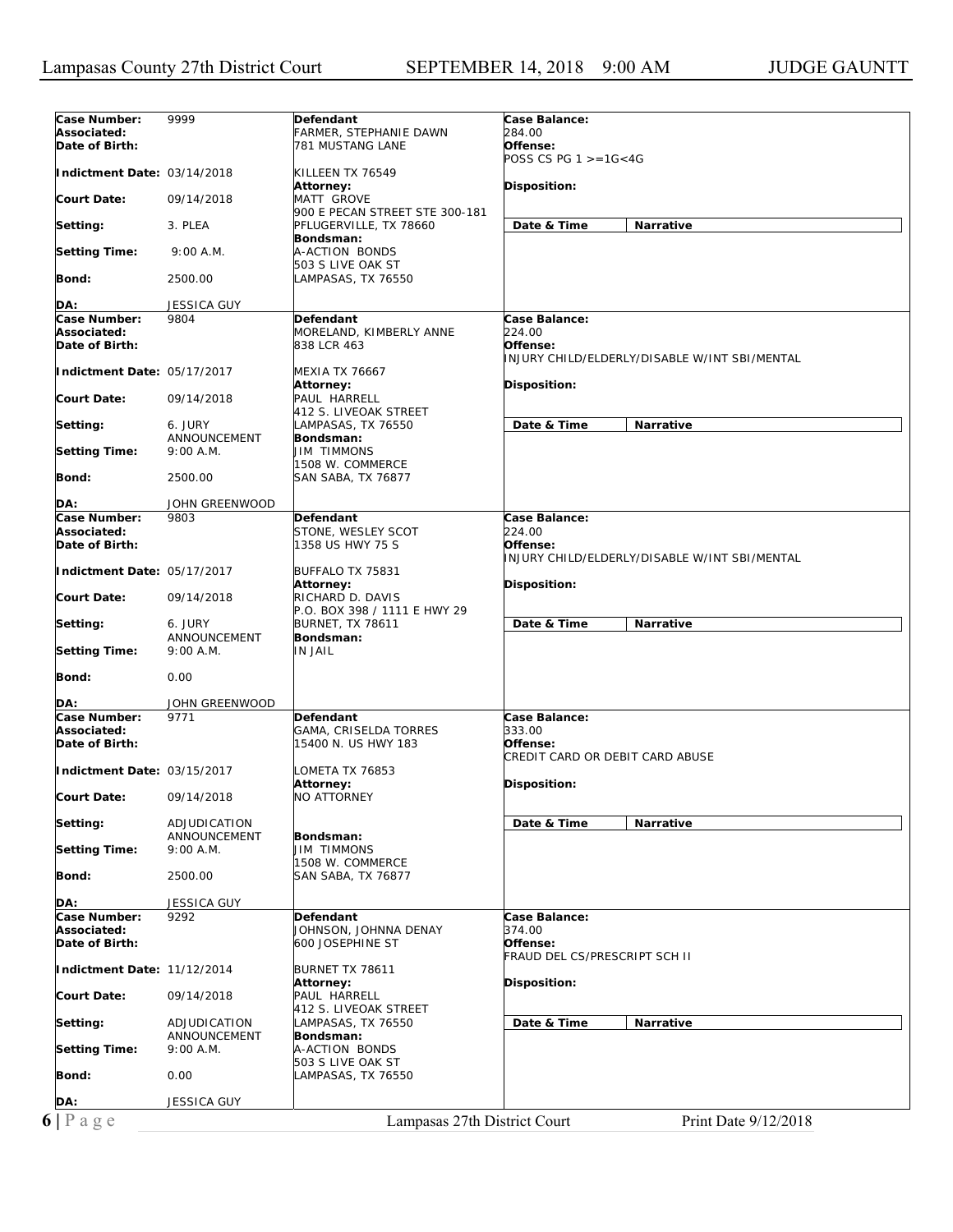| Case Number:                | 9915                  | Defendant                              | <b>Case Balance:</b>                    |  |  |
|-----------------------------|-----------------------|----------------------------------------|-----------------------------------------|--|--|
| Associated:                 | 9913                  | ODOM, CINDI DIANN                      | 284.00                                  |  |  |
|                             |                       |                                        |                                         |  |  |
| Date of Birth:              |                       | 100 W. ELM / PO BOX 74                 | Offense:                                |  |  |
|                             |                       |                                        | POSS CS PG $1 < 1G$                     |  |  |
| Indictment Date: 11/15/2017 |                       | LOMETA TX 76853                        |                                         |  |  |
|                             |                       | Attorney:                              | Disposition:                            |  |  |
| Court Date:                 | 09/14/2018            | MATT GROVE                             |                                         |  |  |
|                             |                       | 900 E PECAN STREET STE 300-181         |                                         |  |  |
| Setting:                    | ADJUDICATION          | PFLUGERVILLE, TX 78660                 | Date & Time<br>Narrative                |  |  |
|                             |                       |                                        |                                         |  |  |
|                             | ANNOUNCEMENT          | Bondsman:                              |                                         |  |  |
| <b>Setting Time:</b>        | 9:00 A.M.             | <b>JIM TIMMONS</b>                     |                                         |  |  |
|                             |                       | 1508 W. COMMERCE                       |                                         |  |  |
| Bond:                       | 50000.00              | <b>SAN SABA, TX 76877</b>              |                                         |  |  |
|                             |                       |                                        |                                         |  |  |
| DA:                         | JESSICA GUY           |                                        |                                         |  |  |
| Case Number:                | 8634                  | Defendant                              | Case Balance:                           |  |  |
| Associated:                 |                       |                                        | 290.00                                  |  |  |
|                             |                       | MILLER, JORDAN KYLE                    |                                         |  |  |
| Date of Birth:              |                       | APT D 1261 HWY 281                     | Offense:                                |  |  |
|                             |                       |                                        | POSS TRANSPORT CHEMICAL W/INTENT MAN CS |  |  |
| Indictment Date: 11/17/2010 |                       | LAMPASAS TX 76550                      |                                         |  |  |
|                             |                       | Attorney:                              | Disposition:                            |  |  |
| <b>Court Date:</b>          | 09/14/2018            | <b>BILL PRICE</b>                      |                                         |  |  |
|                             |                       |                                        |                                         |  |  |
|                             |                       | 408 SOUTH LIVE OAK                     |                                         |  |  |
| Setting:                    | ADJUDICATION          | LAMPASAS, TX 76550                     | Date & Time<br>Narrative                |  |  |
|                             | ANNOUNCEMENT          | Bondsman:                              |                                         |  |  |
| <b>Setting Time:</b>        | 9:00 A.M.             | HAMRICK'S BAIL BONDS                   |                                         |  |  |
|                             |                       | 611 E WALLACE                          |                                         |  |  |
| Bond:                       | 3000.00               | SAN SABA, TX 76877                     |                                         |  |  |
|                             |                       |                                        |                                         |  |  |
|                             | <b>JOHN GREENWOOD</b> |                                        |                                         |  |  |
| DA:                         |                       |                                        |                                         |  |  |
| Case Number:                | 9832                  | Defendant                              | Case Balance:                           |  |  |
| Associated:                 |                       | RODRIGUEZ, DENISE LOPEZ                | 424.00                                  |  |  |
| Date of Birth:              |                       | 2982 N HWY 183                         | Offense:                                |  |  |
|                             |                       |                                        | POSS CS PG $1 < 1G$                     |  |  |
| Indictment Date: 07/12/2017 |                       | <b>EARLY TX 76802</b>                  |                                         |  |  |
|                             |                       |                                        |                                         |  |  |
|                             |                       | Attorney:                              | Disposition:                            |  |  |
| <b>Court Date:</b>          | 09/14/2018            | <b>NO ATTORNEY</b>                     | PLACED ON DEFERRED ADJUDICATION         |  |  |
|                             |                       |                                        |                                         |  |  |
| Setting:                    | ADJUDICATION          |                                        | Date & Time<br>Narrative                |  |  |
|                             | ANNOUNCEMENT          | Bondsman:                              |                                         |  |  |
| <b>Setting Time:</b>        | 9:00 A.M.             | <b>GLEN FRANKLIN DBA A ACTION BAIL</b> |                                         |  |  |
|                             |                       |                                        |                                         |  |  |
|                             |                       |                                        |                                         |  |  |
|                             |                       | <b>BONDS</b>                           |                                         |  |  |
| Bond:                       | 2500.00               | P O BOX 536                            |                                         |  |  |
|                             |                       | BROWNWOOD, TX 76804                    |                                         |  |  |
|                             | JOHN GREENWOOD        |                                        |                                         |  |  |
| DA:<br>Case Number:         | 9489                  | Defendant                              | Case Balance:                           |  |  |
|                             |                       |                                        | 359.00                                  |  |  |
| Associated:                 |                       | FRALIN, BILLY JOE                      |                                         |  |  |
|                             |                       | 212 E, AVE, G                          | Offense:                                |  |  |
| Date of Birth:              |                       |                                        | POSS CS PG $1 > = 16 < 4G$              |  |  |
| Indictment Date: 12/30/2015 |                       | LAMPASAS TX 76550                      |                                         |  |  |
|                             |                       | Attorney:                              | Disposition:                            |  |  |
|                             | 09/14/2018            | NATALIE W BENNETT                      |                                         |  |  |
| <b>Court Date:</b>          |                       | 111 E. JACKSON                         |                                         |  |  |
|                             | ADJUDICATION          |                                        |                                         |  |  |
| Setting:                    |                       | <b>BURNET, TX 78611</b>                | Date & Time<br>Narrative                |  |  |
|                             | ANNOUNCEMENT          | Bondsman:                              |                                         |  |  |
| <b>Setting Time:</b>        | 9:00 A.M.             | <b>IN JAIL</b>                         |                                         |  |  |
|                             |                       |                                        |                                         |  |  |
| Bond:                       | 3000.00               |                                        |                                         |  |  |
|                             |                       |                                        |                                         |  |  |
| DA:                         | JOHN GREENWOOD        |                                        |                                         |  |  |
| Case Number:                |                       |                                        |                                         |  |  |
|                             | 9225                  | Defendant                              | Case Balance:                           |  |  |
| Associated:                 |                       | CORNWELL, KENNETH ALAN                 | 284.00                                  |  |  |
| Date of Birth:              |                       | 408 NORTH RIDGE                        | Offense:                                |  |  |
|                             |                       |                                        | MAN/DEL CS PG $1 > = 4G < 200G$         |  |  |
| Indictment Date: 08/20/2014 |                       | LAMPASAS TX 76550                      |                                         |  |  |
|                             |                       | <b>Attorney:</b>                       | Disposition:                            |  |  |
|                             | 09/14/2018            | PAUL HARRELL                           |                                         |  |  |
| <b>Court Date:</b>          |                       |                                        |                                         |  |  |
|                             |                       | 412 S. LIVEOAK STREET                  |                                         |  |  |
|                             | ADJUDICATION          | LAMPASAS, TX 76550                     | Date & Time<br>Narrative                |  |  |
| Setting:                    | ANNOUNCEMENT          | Bondsman:                              |                                         |  |  |
| <b>Setting Time:</b>        | 9:00 A.M.             | <b>JIM TIMMONS</b>                     |                                         |  |  |
|                             |                       | 1508 W. COMMERCE                       |                                         |  |  |
| Bond:                       | 3000.00               |                                        |                                         |  |  |
|                             |                       | SAN SABA, TX 76877                     |                                         |  |  |
|                             |                       |                                        |                                         |  |  |
| DA:                         | JOHN GREENWOOD        |                                        |                                         |  |  |
| $7$   Page                  |                       | Lampasas 27th District Court           | Print Date 9/12/2018                    |  |  |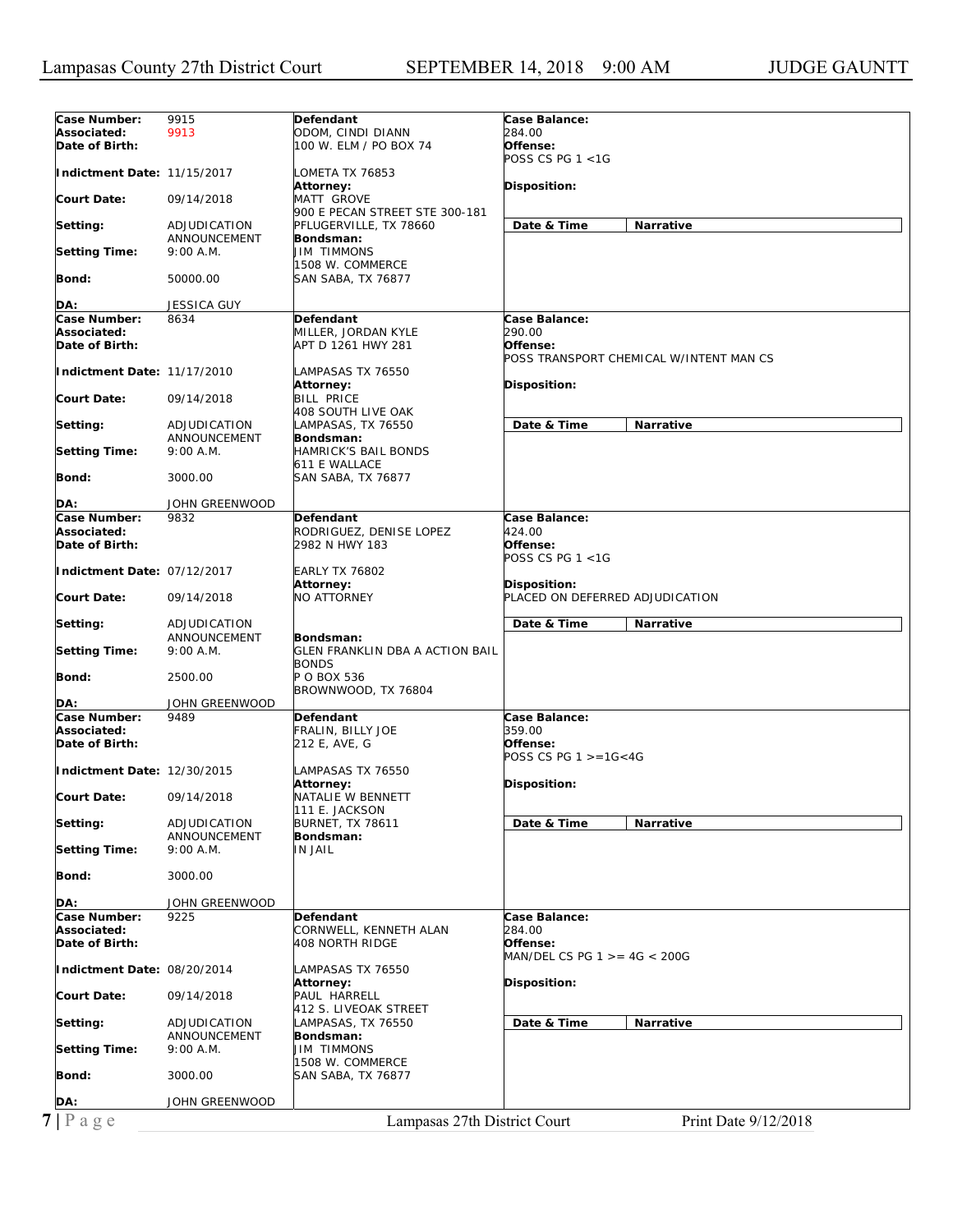| Case Number:<br>Associated:                                                                                                                                                                                                                                                | 8724                           | Defendant<br>CAWTHRA, PATRICK NATHAN                  | Case Balance:<br>215.00                        |  |  |
|----------------------------------------------------------------------------------------------------------------------------------------------------------------------------------------------------------------------------------------------------------------------------|--------------------------------|-------------------------------------------------------|------------------------------------------------|--|--|
| Date of Birth:                                                                                                                                                                                                                                                             |                                | PO BOX 306                                            | Offense:                                       |  |  |
|                                                                                                                                                                                                                                                                            |                                |                                                       | <b>BURGLARY OF HABITATION</b>                  |  |  |
| Indictment Date: 08/24/2011                                                                                                                                                                                                                                                |                                | COPPERAS COVE TX 76522<br>Attorney:                   | Disposition:                                   |  |  |
| Court Date:                                                                                                                                                                                                                                                                | 09/14/2018                     | NO ATTORNEY                                           |                                                |  |  |
| Setting:                                                                                                                                                                                                                                                                   | ADJUDICATION                   |                                                       | Date & Time<br>Narrative                       |  |  |
|                                                                                                                                                                                                                                                                            | ANNOUNCEMENT                   | Bondsman:<br><b>JIM TIMMONS</b>                       |                                                |  |  |
| <b>Setting Time:</b>                                                                                                                                                                                                                                                       | 9:00 A.M.                      | 1508 W. COMMERCE                                      |                                                |  |  |
| Bond:                                                                                                                                                                                                                                                                      | 5000.00                        | SAN SABA, TX 76877                                    |                                                |  |  |
| DA:                                                                                                                                                                                                                                                                        | JOHN GREENWOOD                 |                                                       |                                                |  |  |
| Case Number:                                                                                                                                                                                                                                                               | 9380                           | Defendant                                             | Case Balance:                                  |  |  |
| Associated:<br>Date of Birth:                                                                                                                                                                                                                                              |                                | DILLARD, JAMIE CHARLENE<br>740 CR 104                 | 559.00<br>Offense:                             |  |  |
|                                                                                                                                                                                                                                                                            |                                |                                                       | POSS CS PG 1 >=4G<200G                         |  |  |
| Indictment Date: 04/15/2015                                                                                                                                                                                                                                                |                                | BURNET TX 78611                                       |                                                |  |  |
| Court Date:                                                                                                                                                                                                                                                                | 09/14/2018                     | Attorney:<br>RICHARD HAMMETT                          | Disposition:                                   |  |  |
|                                                                                                                                                                                                                                                                            |                                | PO BOX 1787                                           |                                                |  |  |
| Setting:                                                                                                                                                                                                                                                                   | ADJUDICATION<br><b>HEARING</b> | LAMPASAS, TX 76550<br>Bondsman:                       | Date & Time<br><b>Narrative</b>                |  |  |
| <b>Setting Time:</b>                                                                                                                                                                                                                                                       | $1:30$ P.M.                    | <b>JIM TIMMONS</b>                                    |                                                |  |  |
|                                                                                                                                                                                                                                                                            |                                | 1508 W. COMMERCE                                      |                                                |  |  |
| Bond:                                                                                                                                                                                                                                                                      | 10000.00                       | SAN SABA, TX 76877                                    |                                                |  |  |
| DA:                                                                                                                                                                                                                                                                        | JOHN GREENWOOD                 |                                                       |                                                |  |  |
| Case Number:                                                                                                                                                                                                                                                               | 10023                          | <b>Defendant</b>                                      | Case Balance:                                  |  |  |
| Associated:<br>Date of Birth:                                                                                                                                                                                                                                              |                                | MANDUJANO, CARLOS<br>HOMELESS                         | 224.00<br>Offense:                             |  |  |
|                                                                                                                                                                                                                                                                            |                                |                                                       | IMPERSONATE PUBLIC SERVANT                     |  |  |
| Indictment Date: 04/26/2018                                                                                                                                                                                                                                                |                                | Attorney:                                             | <b>Disposition:</b>                            |  |  |
| Court Date:                                                                                                                                                                                                                                                                | 09/14/2018                     | EDDIE G. SHELL                                        |                                                |  |  |
|                                                                                                                                                                                                                                                                            |                                | 6000 NORTH HIGHWAY 281                                |                                                |  |  |
| Setting:                                                                                                                                                                                                                                                                   |                                | COMPETENCE REVIEW MARBLE FALLS, TX 78654<br>Bondsman: | Date & Time<br><b>Narrative</b>                |  |  |
| <b>Setting Time:</b>                                                                                                                                                                                                                                                       | 9:00 A.M.                      | IN JAIL                                               |                                                |  |  |
| Bond:                                                                                                                                                                                                                                                                      | 0.00                           |                                                       |                                                |  |  |
| DA:                                                                                                                                                                                                                                                                        | JOHN GREENWOOD                 |                                                       |                                                |  |  |
| Case Number:                                                                                                                                                                                                                                                               | 9273                           | Defendant                                             | Case Balance:                                  |  |  |
| Associated:                                                                                                                                                                                                                                                                |                                | MCCOY, ASHTON ROLFE                                   | 599.00                                         |  |  |
|                                                                                                                                                                                                                                                                            |                                | <b>607 S BROAD STREET</b>                             | Offense:                                       |  |  |
|                                                                                                                                                                                                                                                                            |                                |                                                       |                                                |  |  |
|                                                                                                                                                                                                                                                                            |                                | LAMPASAS TX 76550                                     | POSS W/INT TO PROMOTE CHILD PORNOGRAPHY        |  |  |
|                                                                                                                                                                                                                                                                            |                                | Attorney:                                             | Disposition:                                   |  |  |
|                                                                                                                                                                                                                                                                            | 09/14/2018                     | PAUL HARRELL                                          |                                                |  |  |
|                                                                                                                                                                                                                                                                            | Motion to Modify               | 412 S. LIVEOAK STREET<br>LAMPASAS, TX 76550           | Date & Time<br>Narrative                       |  |  |
|                                                                                                                                                                                                                                                                            | 9:00 A.M.                      | Bondsman:                                             |                                                |  |  |
|                                                                                                                                                                                                                                                                            |                                |                                                       |                                                |  |  |
|                                                                                                                                                                                                                                                                            | 7500.00                        |                                                       |                                                |  |  |
|                                                                                                                                                                                                                                                                            | JOHN GREENWOOD                 |                                                       |                                                |  |  |
|                                                                                                                                                                                                                                                                            | 9299                           | Defendant                                             | Case Balance:                                  |  |  |
|                                                                                                                                                                                                                                                                            |                                | PERRY, DIAMOND HUNTER<br>1004 CR 4804                 | 493.00<br>Offense:                             |  |  |
|                                                                                                                                                                                                                                                                            |                                |                                                       | DRIVING WHILE INTOXICATED W/CHILD UNDER 15 YOA |  |  |
|                                                                                                                                                                                                                                                                            |                                | COPPERAS COVE TX 76522                                |                                                |  |  |
|                                                                                                                                                                                                                                                                            | 09/14/2018                     | Attorney:<br>MATT GROVE                               | Disposition:                                   |  |  |
|                                                                                                                                                                                                                                                                            |                                | 900 E PECAN STREET STE 300-181                        |                                                |  |  |
|                                                                                                                                                                                                                                                                            | Revocation                     | PFLUGERVILLE, TX 78660                                | Date & Time<br>Narrative                       |  |  |
|                                                                                                                                                                                                                                                                            | Announcement<br>9:00 A.M.      | Bondsman:<br><b>IN JAIL</b>                           |                                                |  |  |
| Date of Birth:<br>Indictment Date: 10/22/2014<br><b>Court Date:</b><br>Setting:<br><b>Setting Time:</b><br>Bond:<br>DA:<br>Case Number:<br>Associated:<br>Date of Birth:<br>Indictment Date: 11/12/2014<br>Court Date:<br>Setting:<br><b>Setting Time:</b><br><b>Bond:</b> | 2500.00                        |                                                       |                                                |  |  |
| DA:                                                                                                                                                                                                                                                                        | <b>JESSICA GUY</b>             |                                                       |                                                |  |  |